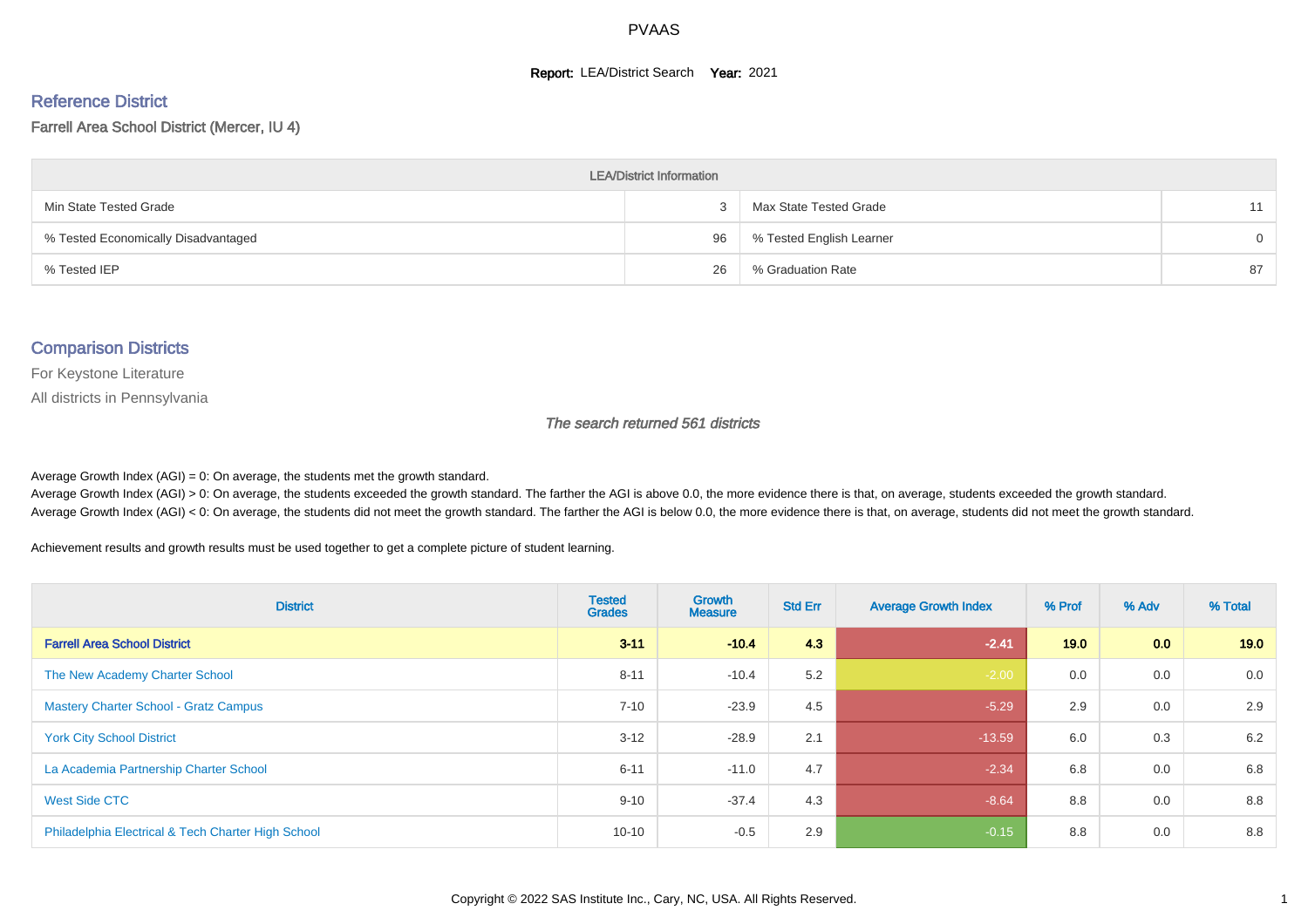| <b>District</b>                                                       | <b>Tested</b><br><b>Grades</b> | <b>Growth</b><br><b>Measure</b> | <b>Std Err</b> | <b>Average Growth Index</b> | % Prof | % Adv   | % Total |
|-----------------------------------------------------------------------|--------------------------------|---------------------------------|----------------|-----------------------------|--------|---------|---------|
| <b>Farrell Area School District</b>                                   | $3 - 11$                       | $-10.4$                         | 4.3            | $-2.41$                     | 19.0   | 0.0     | 19.0    |
| Esperanza Cyber Charter School                                        | $3 - 11$                       | 7.1                             | 6.1            | 1.16                        | 9.1    | 0.0     | 9.1     |
| <b>Innovative Arts Academy Charter School</b>                         | $6 - 11$                       | $-9.1$                          | 3.7            | $-2.44$                     | 9.5    | 0.0     | 9.5     |
| <b>Aliquippa School District</b>                                      | $3 - 11$                       | $-9.0$                          | 4.2            | $-2.14$                     | 11.0   | $0.0\,$ | 11.0    |
| Propel Charter School - Braddock Hills                                | $3 - 11$                       | $-13.6$                         | 3.6            | $-3.81$                     | 9.7    | 1.6     | 11.3    |
| <b>Clairton City School District</b>                                  | $3 - 11$                       | 3.5                             | 3.7            | 0.95                        | 13.4   | 0.0     | 13.4    |
| <b>Sto-Rox School District</b>                                        | $3 - 10$                       | 6.6                             | 3.7            | 1.80                        | 13.4   | $0.0\,$ | 13.4    |
| People For People Charter School                                      | $3 - 12$                       | 13.3                            | 5.5            | 2.43                        | 13.5   | 0.0     | 13.5    |
| <b>Propel Charter School-Montour</b>                                  | $3 - 10$                       | $-10.7$                         | 3.9            | $-2.71$                     | 13.7   | 0.0     | 13.7    |
| <b>Steelton-Highspire School District</b>                             | $3 - 11$                       | $-11.8$                         | 3.5            | $-3.40$                     | 14.5   | $0.0\,$ | 14.5    |
| <b>Universal Audenried Charter School</b>                             | $9 - 11$                       | $-5.8$                          | 2.4            | $-2.40$                     | 14.6   | 0.0     | 14.6    |
| <b>Chester-Upland School District</b>                                 | $3 - 11$                       | $-0.3$                          | 2.7            | $-0.09$                     | 13.8   | 0.8     | 14.6    |
| <b>Sugar Valley Rural Charter School</b>                              | $3 - 11$                       | $-11.0$                         | 4.5            | $-2.46$                     | 14.9   | 0.0     | 14.9    |
| Preparatory Charter School Of Mathematics, Science, Tech, And Careers | $9 - 10$                       | $-4.0$                          | 2.5            | $-1.59$                     | 15.0   | 0.0     | 15.0    |
| Maritime Academy Charter School                                       | $3 - 10$                       | $-11.4$                         | 3.5            | $-3.29$                     | 15.2   | 0.0     | 15.2    |
| Dr Robert Ketterer Charter School Inc                                 | $6 - 12$                       | 10.1                            | 5.0            | 2.04                        | 14.9   | 0.4     | 15.3    |
| <b>Harrisburg City School District</b>                                | $3 - 11$                       | $-0.4$                          | 2.1            | $-0.19$                     | 15.1   | 0.4     | 15.5    |
| <b>Propel Charter School-Homestead</b>                                | $3 - 11$                       | $-11.7$                         | 4.1            | $-2.84$                     | 15.9   | 0.0     | 15.9    |
| Perseus House Charter School Of Excellence                            | $6 - 11$                       | $-5.2$                          | 3.0            | $-1.72$                     | 16.5   | 0.0     | 16.5    |
| <b>Dauphin County Technical School</b>                                | $9 - 11$                       | $-45.5$                         | 2.6            | $-17.72$                    | 14.4   | 2.5     | 16.9    |
| <b>Lancaster School District</b>                                      | $3 - 12$                       | $-15.8$                         | $1.5\,$        | $-10.90$                    | 14.6   | 2.3     | 16.9    |
| <b>Farrell Area School District</b>                                   | $3 - 11$                       | $-10.4$                         | 4.3            | $-2.41$                     | 19.0   | 0.0     | 19.0    |
| <b>Tech Freire Charter School</b>                                     | $9 - 11$                       | 9.3                             | 2.9            | 3.26                        | 18.0   | 1.1     | 19.1    |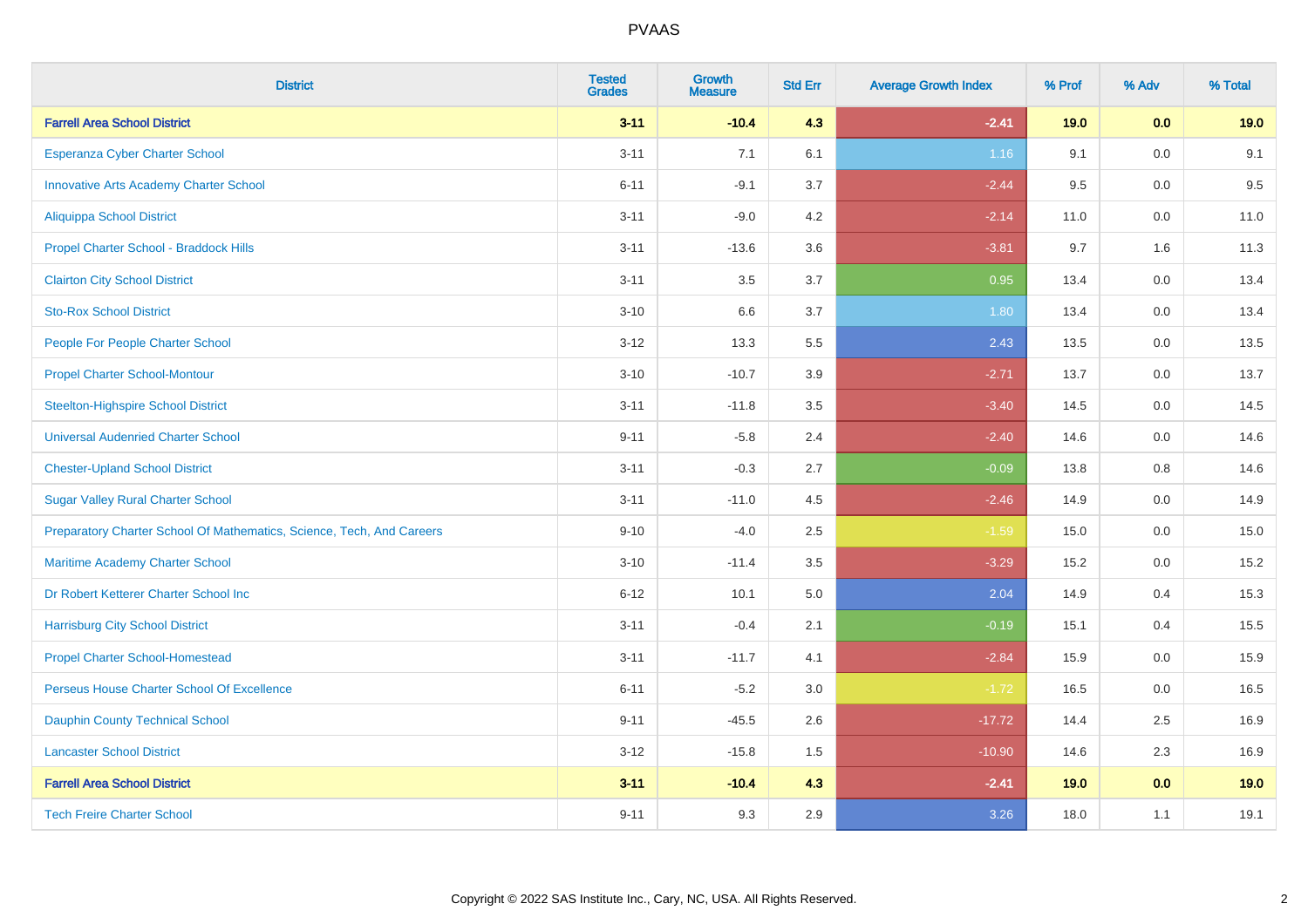| <b>District</b>                                        | <b>Tested</b><br><b>Grades</b> | <b>Growth</b><br><b>Measure</b> | <b>Std Err</b> | <b>Average Growth Index</b> | % Prof | % Adv   | % Total |
|--------------------------------------------------------|--------------------------------|---------------------------------|----------------|-----------------------------|--------|---------|---------|
| <b>Farrell Area School District</b>                    | $3 - 11$                       | $-10.4$                         | 4.3            | $-2.41$                     | 19.0   | 0.0     | 19.0    |
| <b>Lawrence County CTC</b>                             | $10 - 11$                      | $-21.7$                         | 3.6            | $-6.05$                     | 19.8   | 0.0     | 19.8    |
| <b>Rochester Area School District</b>                  | $3 - 11$                       | $-13.2$                         | 4.6            | $-2.89$                     | 19.5   | 1.3     | 20.8    |
| Multicultural Academy Charter School                   | $9 - 11$                       | 9.5                             | 3.5            | 2.69                        | 22.0   | $0.0\,$ | 22.0    |
| Philipsburg-Osceola Area School District               | $3 - 11$                       | $-24.8$                         | 3.3            | $-7.43$                     | 19.7   | 2.6     | 22.4    |
| <b>Columbia-Montour AVTS</b>                           | $9 - 10$                       | $-12.5$                         | 3.0            | $-4.16$                     | 22.3   | 0.6     | 22.9    |
| Jefferson County-Dubois AVTS                           | $9 - 11$                       | $-16.2$                         | 3.9            | $-4.16$                     | 23.0   | $0.0\,$ | 23.0    |
| <b>Williams Valley School District</b>                 | $3 - 11$                       | $-7.3$                          | 3.4            | $-2.13$                     | 23.2   | 0.0     | 23.2    |
| <b>Chester Charter Scholars Academy Charter School</b> | $3 - 12$                       | 8.4                             | 4.1            | 2.03                        | 23.4   | 0.0     | 23.4    |
| Lincoln Leadership Academy Charter School              | $3 - 12$                       | 14.2                            | 6.4            | 2.22                        | 23.5   | $0.0\,$ | 23.5    |
| <b>Tacony Academy Charter School</b>                   | $3 - 11$                       | $-14.7$                         | 3.0            | $-4.82$                     | 22.4   | 1.8     | 24.1    |
| Mastery Charter School - Shoemaker Campus              | $7 - 10$                       | 4.1                             | 3.0            | 1.34                        | 20.9   | 3.3     | 24.2    |
| Imhotep Institute Charter High School                  | $9 - 11$                       | $-5.3$                          | 5.8            | $-0.92$                     | 25.0   | 0.0     | 25.0    |
| <b>Norristown Area School District</b>                 | $3 - 12$                       | $-12.8$                         | 1.6            | $-7.98$                     | 23.5   | 2.3     | 25.7    |
| <b>Executive Education Academy Charter School</b>      | $3 - 10$                       | $-6.5$                          | 3.1            | $-2.08$                     | 23.7   | 2.2     | 25.8    |
| <b>Greater Johnstown School District</b>               | $3 - 11$                       | $-3.1$                          | 2.6            | $-1.19$                     | 26.1   | 0.0     | 26.1    |
| <b>Lebanon School District</b>                         | $3 - 11$                       | $-1.6$                          | 1.9            | $-0.80$                     | 24.4   | 2.6     | 27.0    |
| <b>Turkeyfoot Valley Area School District</b>          | $3 - 12$                       | $-4.3$                          | 5.6            | $-0.76$                     | 22.0   | 5.1     | 27.1    |
| <b>Reading School District</b>                         | $3 - 11$                       | 10.1                            | 1.4            | 7.25                        | 24.7   | 2.4     | 27.2    |
| Community Academy Of Philadelphia Charter School       | $3 - 11$                       | 5.8                             | 2.7            | 2.12                        | 26.7   | 0.9     | 27.6    |
| Salisbury-Elk Lick School District                     | $3 - 11$                       | $-13.5$                         | 5.9            | $-2.30$                     | 27.8   | 0.0     | 27.8    |
| <b>Shade-Central City School District</b>              | $3 - 11$                       | $-5.9$                          | 4.6            | $-1.28$                     | 27.8   | 0.0     | 27.8    |
| Mastery Charter School - Pickett Campus                | $6 - 10$                       | 5.6                             | 5.7            | 1.00                        | 27.8   | 0.0     | 27.8    |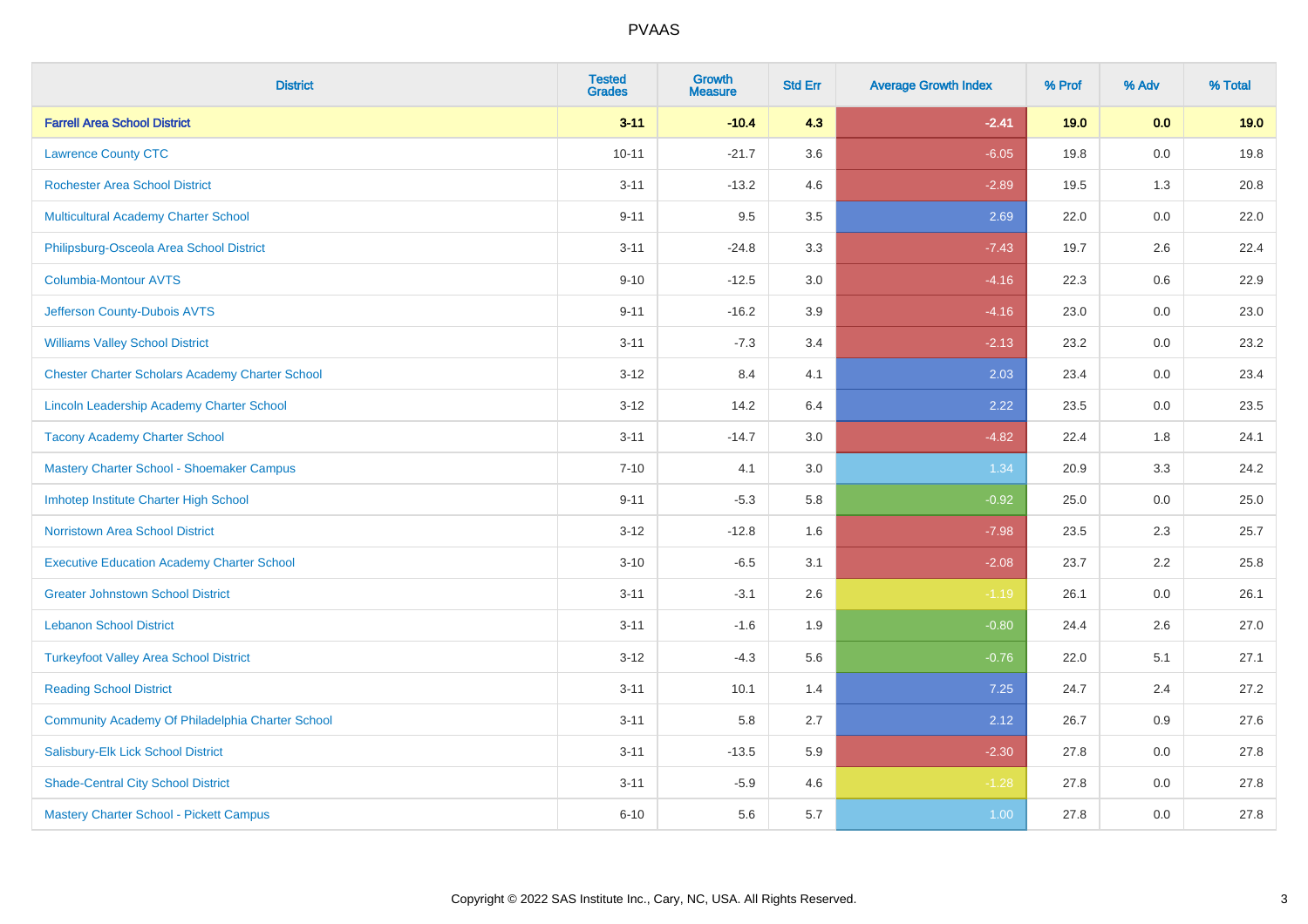| <b>District</b>                                 | <b>Tested</b><br><b>Grades</b> | <b>Growth</b><br><b>Measure</b> | <b>Std Err</b> | <b>Average Growth Index</b> | % Prof | % Adv | % Total |
|-------------------------------------------------|--------------------------------|---------------------------------|----------------|-----------------------------|--------|-------|---------|
| <b>Farrell Area School District</b>             | $3 - 11$                       | $-10.4$                         | 4.3            | $-2.41$                     | 19.0   | 0.0   | 19.0    |
| <b>Mahanoy Area School District</b>             | $3 - 10$                       | $-9.0$                          | 3.6            | $-2.49$                     | 26.2   | 1.6   | 27.9    |
| <b>Allentown City School District</b>           | $3 - 12$                       | 5.3                             | 1.4            | 3.88                        | 25.3   | 2.7   | 28.0    |
| <b>Keystone Education Center Charter School</b> | $3 - 12$                       | $-12.9$                         | 5.9            | $-2.19$                     | 28.0   | 0.0   | 28.0    |
| <b>Williamsburg Community School District</b>   | $3 - 11$                       | $-14.3$                         | 4.1            | $-3.48$                     | 28.3   | 0.0   | 28.3    |
| <b>Erie City School District</b>                | $3 - 12$                       | $-14.5$                         | 1.6            | $-9.26$                     | 25.4   | 3.0   | 28.4    |
| <b>Mastery Charter School - Thomas Campus</b>   | $3 - 10$                       | 2.1                             | 6.2            | 0.33                        | 28.6   | 0.0   | 28.6    |
| Urban Pathways 6-12 Charter School              | $6 - 11$                       | 4.8                             | 6.4            | 0.75                        | 28.6   | 0.0   | 28.6    |
| <b>Gillingham Charter School</b>                | $3 - 11$                       | $-4.4$                          | 5.6            | $-0.77$                     | 20.8   | 8.3   | 29.2    |
| <b>Pottstown School District</b>                | $3 - 12$                       | $-4.0$                          | 2.4            | $-1.68$                     | 29.8   | 1.2   | 31.0    |
| Northern Lebanon School District                | $3 - 11$                       | 0.4                             | 2.5            | 0.15                        | 28.0   | 3.0   | 31.0    |
| <b>Columbia Borough School District</b>         | $3 - 12$                       | $-3.1$                          | 3.5            | $-0.89$                     | 29.5   | 1.9   | 31.4    |
| <b>MaST Community Charter School II</b>         | $3 - 10$                       | 4.4                             | 3.2            | 1.37                        | 28.4   | 3.4   | 31.8    |
| <b>KIPP Dubois Charter School</b>               | $9 - 10$                       | 4.7                             | 3.3            | 1.40                        | 31.0   | 1.4   | 32.4    |
| <b>Roberto Clemente Charter School</b>          | $3 - 12$                       | 2.2                             | 4.9            | 0.45                        | 27.5   | 5.0   | 32.5    |
| <b>Washington School District</b>               | $3 - 11$                       | $-4.9$                          | 2.8            | $-1.76$                     | 30.1   | 2.4   | 32.5    |
| Morrisville Borough School District             | $3 - 11$                       | 4.8                             | 4.3            | $1.10$                      | 30.2   | 2.3   | 32.6    |
| Penns Manor Area School District                | $3 - 12$                       | $-17.0$                         | 3.7            | $-4.52$                     | 29.7   | 3.1   | 32.8    |
| Esperanza Academy Charter School                | $4 - 11$                       | 4.0                             | 2.5            | 1.61                        | 32.4   | 0.7   | 33.1    |
| Hope For Hyndman Charter School                 | $3 - 11$                       | $-2.0$                          | 6.1            | $-0.32$                     | 33.3   | 0.0   | 33.3    |
| <b>Shenandoah Valley School District</b>        | $3 - 11$                       | 9.7                             | 3.9            | 2.49                        | 28.3   | 5.0   | 33.3    |
| <b>Penn Hills School District</b>               | $3 - 11$                       | $-7.6$                          | 2.6            | $-2.94$                     | 33.1   | 0.7   | 33.8    |
| <b>Blacklick Valley School District</b>         | $3 - 11$                       | 8.0                             | 4.3            | 1.85                        | 34.1   | 0.0   | 34.1    |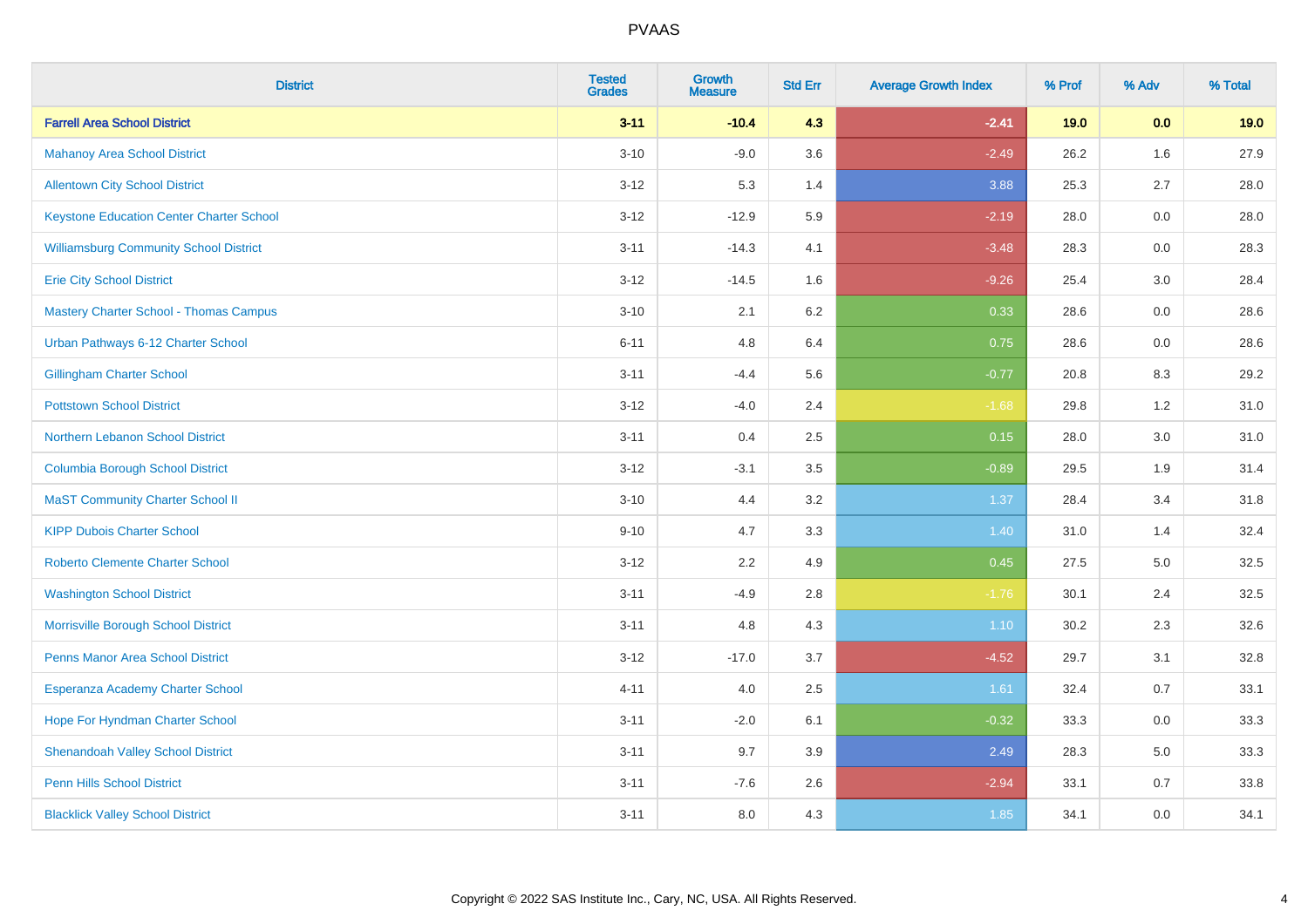| <b>District</b>                                | <b>Tested</b><br><b>Grades</b> | <b>Growth</b><br><b>Measure</b> | <b>Std Err</b> | <b>Average Growth Index</b> | % Prof | % Adv | % Total |
|------------------------------------------------|--------------------------------|---------------------------------|----------------|-----------------------------|--------|-------|---------|
| <b>Farrell Area School District</b>            | $3 - 11$                       | $-10.4$                         | 4.3            | $-2.41$                     | 19.0   | 0.0   | 19.0    |
| <b>Bristol Township School District</b>        | $3 - 11$                       | $-13.9$                         | 2.0            | $-7.05$                     | 31.0   | 3.7   | 34.7    |
| <b>Marion Center Area School District</b>      | $3 - 10$                       | $-12.0$                         | 3.1            | $-3.87$                     | 33.7   | 1.1   | 34.8    |
| Southern Huntingdon County School District     | $3 - 11$                       | $-12.9$                         | 3.2            | $-3.98$                     | 32.5   | 2.5   | 35.0    |
| <b>Woodland Hills School District</b>          | $3 - 12$                       | 3.2                             | 2.6            | 1.22                        | 31.4   | 3.6   | 35.0    |
| <b>Achievement House Charter School</b>        | $7 - 11$                       | $-0.7$                          | 4.0            | $-0.17$                     | 32.5   | 2.6   | 35.1    |
| <b>Cornell School District</b>                 | $3 - 11$                       | $-1.6$                          | 5.0            | $-0.32$                     | 33.8   | 1.5   | 35.4    |
| <b>Mckeesport Area School District</b>         | $3 - 12$                       | 9.0                             | 2.4            | 3.72                        | 31.0   | 4.5   | 35.5    |
| <b>Mount Union Area School District</b>        | $3 - 10$                       | $-6.1$                          | 3.1            | $-1.97$                     | 32.2   | 3.4   | 35.6    |
| <b>Carbon Career &amp; Technical Institute</b> | $9 - 11$                       | $-5.7$                          | 3.6            | $-1.59$                     | 34.5   | 1.2   | 35.7    |
| <b>Redbank Valley School District</b>          | $3 - 11$                       | $-9.5$                          | 3.4            | $-2.77$                     | 31.5   | 4.9   | 36.4    |
| <b>Carmichaels Area School District</b>        | $3 - 10$                       | $-9.3$                          | 3.3            | $-2.81$                     | 35.1   | 1.4   | 36.5    |
| <b>Bethlehem-Center School District</b>        | $3 - 10$                       | 8.1                             | 3.3            | 2.46                        | 35.1   | 1.4   | 36.5    |
| <b>New Castle Area School District</b>         | $3 - 12$                       | $-6.4$                          | 2.4            | $-2.66$                     | 32.5   | 4.3   | 36.8    |
| <b>Muhlenberg School District</b>              | $3 - 10$                       | 4.0                             | 1.9            | 2.10                        | 34.2   | 2.6   | 36.8    |
| Northern Lehigh School District                | $3 - 12$                       | $-10.4$                         | 2.7            | $-3.82$                     | 28.0   | 9.3   | 37.3    |
| <b>Northeast Bradford School District</b>      | $3 - 10$                       | $-3.1$                          | 4.0            | $-0.78$                     | 33.9   | 3.4   | 37.3    |
| <b>Northern Potter School District</b>         | $3 - 12$                       | $-13.1$                         | 4.6            | $-2.84$                     | 37.5   | 0.0   | 37.5    |
| <b>Port Allegany School District</b>           | $3 - 11$                       | 4.4                             | 3.6            | 1.21                        | 28.1   | 9.4   | 37.5    |
| <b>West Middlesex Area School District</b>     | $3 - 10$                       | $-8.4$                          | $3.8\,$        | $-2.21$                     | 34.9   | 2.8   | 37.6    |
| <b>Big Beaver Falls Area School District</b>   | $3 - 11$                       | $-3.9$                          | 3.3            | $-1.18$                     | 34.1   | 3.5   | 37.6    |
| <b>Forest Area School District</b>             | $3 - 11$                       | $-4.4$                          | 5.4            | $-0.81$                     | 36.2   | 2.1   | 38.3    |
| <b>William Penn School District</b>            | $3 - 12$                       | 8.3                             | 2.1            | 3.99                        | 35.6   | 3.0   | 38.7    |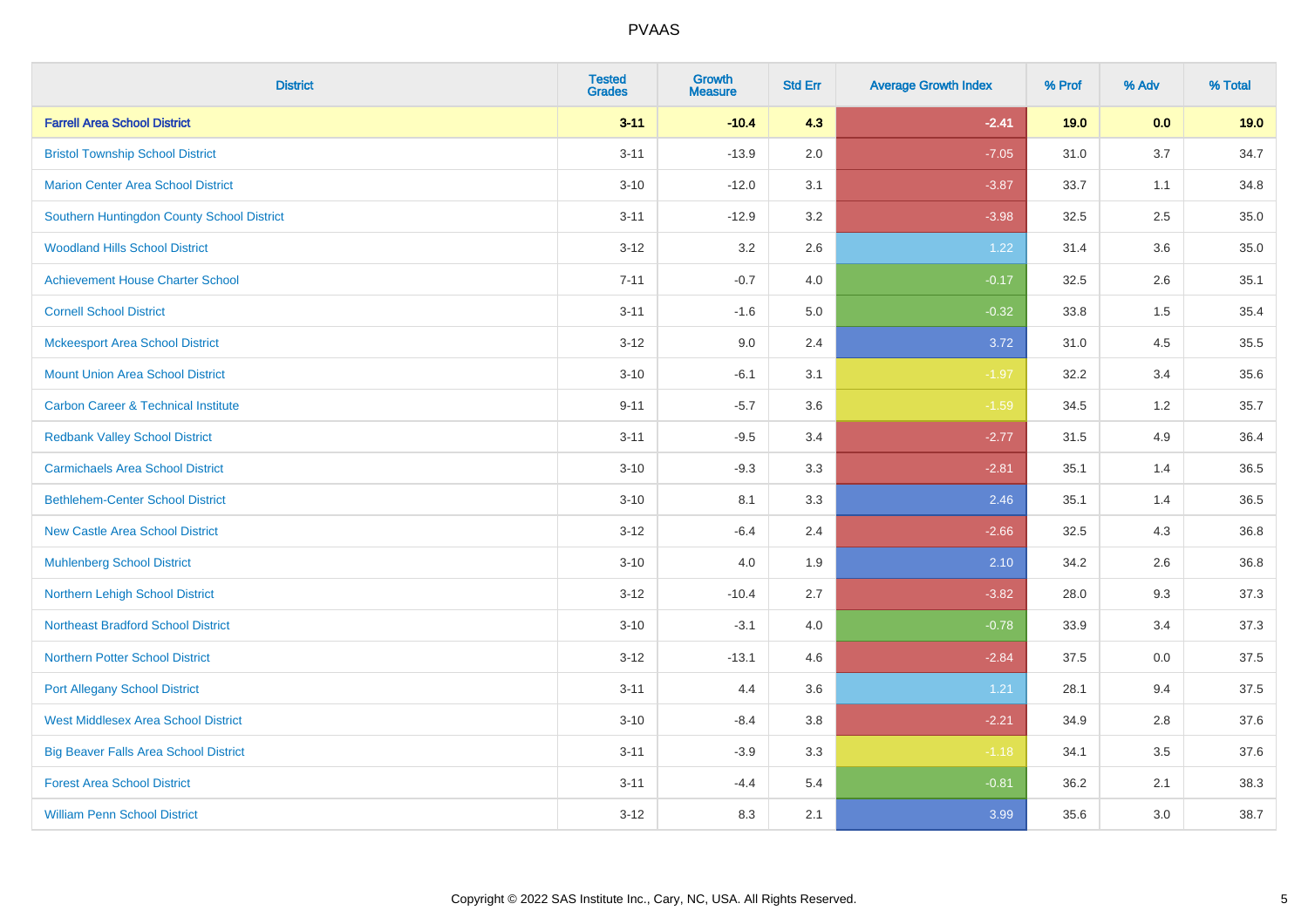| <b>District</b>                            | <b>Tested</b><br><b>Grades</b> | Growth<br><b>Measure</b> | <b>Std Err</b> | <b>Average Growth Index</b> | % Prof | % Adv   | % Total |
|--------------------------------------------|--------------------------------|--------------------------|----------------|-----------------------------|--------|---------|---------|
| <b>Farrell Area School District</b>        | $3 - 11$                       | $-10.4$                  | 4.3            | $-2.41$                     | 19.0   | 0.0     | 19.0    |
| <b>Frazier School District</b>             | $3 - 11$                       | $-17.2$                  | 3.7            | $-4.70$                     | 37.1   | 1.6     | 38.7    |
| <b>Austin Area School District</b>         | $3 - 11$                       | $-5.7$                   | 6.4            | $-0.90$                     | 33.3   | 5.6     | 38.9    |
| <b>Smethport Area School District</b>      | $3 - 12$                       | 0.6                      | 3.9            | 0.15                        | 37.0   | $1.8\,$ | 38.9    |
| <b>Bucks County Technical High School</b>  | $9 - 10$                       | $-12.0$                  | 2.5            | $-4.84$                     | 35.9   | 3.2     | 39.2    |
| <b>Tulpehocken Area School District</b>    | $3 - 12$                       | $-13.7$                  | 2.8            | $-4.81$                     | 36.7   | 2.8     | 39.4    |
| <b>Shikellamy School District</b>          | $3 - 10$                       | $-22.3$                  | 2.5            | $-8.92$                     | 33.3   | 6.1     | 39.5    |
| <b>Union School District</b>               | $3 - 12$                       | 2.3                      | 4.2            | 0.54                        | 32.6   | 7.0     | 39.5    |
| Lackawanna Trail School District           | $3 - 10$                       | $-21.7$                  | 3.5            | $-6.20$                     | 38.5   | 1.5     | 40.0    |
| <b>Ferndale Area School District</b>       | $3 - 10$                       | $-5.8$                   | 4.3            | $-1.33$                     | 40.0   | 0.0     | 40.0    |
| Mastery Charter High School-Lenfest Campus | $7 - 11$                       | 2.5                      | 5.7            | 0.43                        | 40.0   | 0.0     | 40.0    |
| <b>Tussey Mountain School District</b>     | $3 - 12$                       | 1.5                      | 3.7            | 0.40                        | 38.6   | 1.8     | 40.4    |
| <b>Brownsville Area School District</b>    | $3 - 12$                       | $-7.2$                   | 3.9            | $-1.83$                     | 34.4   | 6.1     | 40.5    |
| South Allegheny School District            | $3 - 11$                       | $-8.8$                   | 3.2            | $-2.70$                     | 40.5   | 0.0     | 40.5    |
| <b>Coatesville Area School District</b>    | $3 - 11$                       | $-4.4$                   | 1.7            | $-2.62$                     | 36.3   | 4.2     | 40.5    |
| Jim Thorpe Area School District            | $3 - 11$                       | $-5.8$                   | 2.7            | $-2.19$                     | 33.3   | 7.4     | 40.7    |
| <b>Wilkes-Barre Area School District</b>   | $3 - 11$                       | 0.1                      | 3.2            | 0.02                        | 35.5   | 5.4     | 40.9    |
| <b>Bristol Borough School District</b>     | $3 - 12$                       | $-4.3$                   | 3.4            | $-1.27$                     | 39.7   | 1.3     | 41.0    |
| <b>Dunmore School District</b>             | $3 - 11$                       | $-7.7$                   | 2.9            | $-2.62$                     | 34.0   | 7.2     | 41.2    |
| <b>Shamokin Area School District</b>       | $3 - 11$                       | $-7.7$                   | 4.8            | $-1.60$                     | 38.1   | 3.2     | 41.3    |
| <b>Tri-Valley School District</b>          | $3 - 10$                       | $-6.4$                   | 4.1            | $-1.57$                     | 37.0   | 4.4     | 41.3    |
| <b>Juniata County School District</b>      | $3 - 12$                       | $-4.9$                   | 2.1            | $-2.26$                     | 38.5   | 2.9     | 41.4    |
| Susquehanna Township School District       | $3 - 12$                       | $-5.8$                   | 2.7            | $-2.17$                     | 36.0   | 5.6     | 41.6    |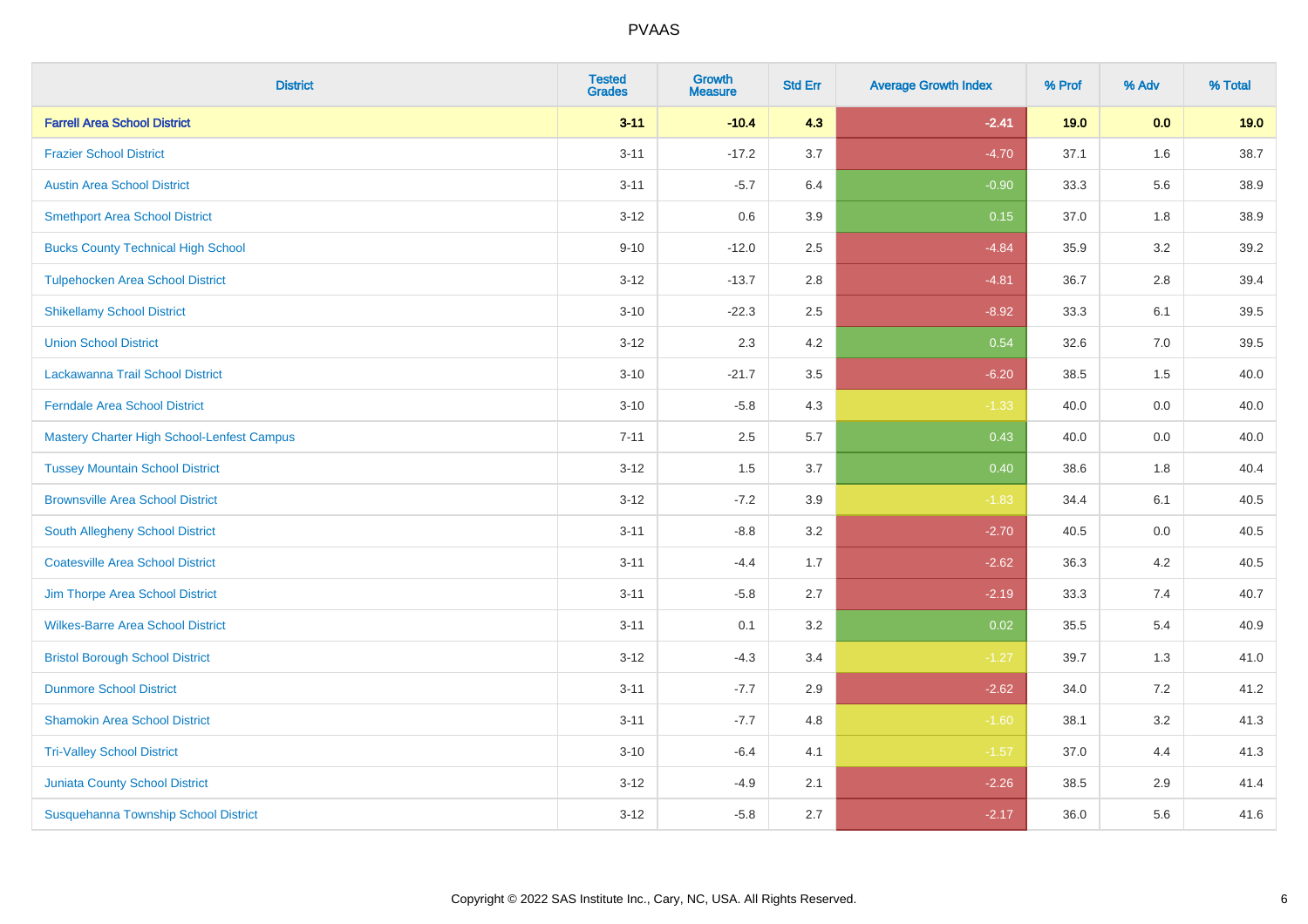| <b>District</b>                                         | <b>Tested</b><br><b>Grades</b> | <b>Growth</b><br><b>Measure</b> | <b>Std Err</b> | <b>Average Growth Index</b> | % Prof | % Adv | % Total |
|---------------------------------------------------------|--------------------------------|---------------------------------|----------------|-----------------------------|--------|-------|---------|
| <b>Farrell Area School District</b>                     | $3 - 11$                       | $-10.4$                         | 4.3            | $-2.41$                     | 19.0   | 0.0   | 19.0    |
| <b>East Allegheny School District</b>                   | $3 - 11$                       | $-6.3$                          | 3.3            | $-1.87$                     | 31.9   | 9.7   | 41.7    |
| <b>Northwest Area School District</b>                   | $3 - 10$                       | $-10.0$                         | 3.8            | $-2.59$                     | 34.6   | 7.3   | 41.8    |
| <b>Antietam School District</b>                         | $3 - 10$                       | $-4.3$                          | $3.8\,$        | $-1.13$                     | 36.4   | 5.4   | 41.8    |
| <b>Pittsburgh School District</b>                       | $3 - 11$                       | $-3.3$                          | 1.1            | $-3.04$                     | 33.9   | 8.2   | 42.1    |
| <b>Upper Dauphin Area School District</b>               | $3 - 11$                       | $-6.3$                          | 3.2            | $-1.98$                     | 37.4   | 4.8   | 42.2    |
| <b>Warren County School District</b>                    | $3 - 11$                       | $-0.1$                          | 1.8            | $-0.06$                     | 37.2   | 5.3   | 42.6    |
| <b>Minersville Area School District</b>                 | $3 - 11$                       | $-14.4$                         | 3.7            | $-3.90$                     | 39.3   | 3.3   | 42.6    |
| <b>Annville-Cleona School District</b>                  | $3 - 12$                       | $-12.1$                         | 2.7            | $-4.46$                     | 34.9   | 7.8   | 42.6    |
| Center For Student Learning Charter School At Pennsbury | $6 - 12$                       | $-2.9$                          | 6.1            | $-0.47$                     | 42.9   | 0.0   | 42.9    |
| <b>Canton Area School District</b>                      | $3 - 11$                       | $-5.5$                          | 3.2            | $-1.75$                     | 40.7   | 2.3   | 43.0    |
| <b>Wallenpaupack Area School District</b>               | $3 - 11$                       | $-7.1$                          | 2.3            | $-3.09$                     | 40.8   | 2.4   | 43.1    |
| <b>Easton Area School District</b>                      | $3 - 12$                       | $-4.1$                          | 1.4            | $-2.91$                     | 39.9   | 4.0   | 43.9    |
| <b>West Greene School District</b>                      | $3 - 11$                       | $-4.5$                          | 4.3            | $-1.04$                     | 36.6   | $7.3$ | 43.9    |
| <b>Forest City Regional School District</b>             | $3 - 12$                       | $-6.0$                          | 3.0            | $-1.96$                     | 44.1   | 0.0   | 44.1    |
| <b>Blairsville-Saltsburg School District</b>            | $3 - 11$                       | $-8.0$                          | 3.0            | $-2.68$                     | 37.3   | 7.0   | 44.3    |
| Catasauqua Area School District                         | $3 - 12$                       | $-12.1$                         | 3.0            | $-4.00$                     | 36.8   | 7.6   | 44.3    |
| New Kensington-Arnold School District                   | $3 - 11$                       | $-0.4$                          | 3.8            | $-0.10$                     | 40.7   | 3.7   | 44.4    |
| <b>Corry Area School District</b>                       | $3 - 11$                       | $-5.3$                          | 2.6            | $-2.03$                     | 38.5   | 6.0   | 44.5    |
| <b>York Co School Of Technology</b>                     | $9 - 12$                       | $-3.8$                          | 1.7            | $-2.22$                     | 39.1   | 5.6   | 44.7    |
| <b>Southern Fulton School District</b>                  | $3 - 11$                       | $-23.7$                         | 4.4            | $-5.37$                     | 34.2   | 10.5  | 44.7    |
| Pennsylvania Distance Learning Charter School           | $3 - 12$                       | 9.3                             | 4.2            | 2.22                        | 42.2   | 3.1   | 45.3    |
| Philadelphia City School District                       | $3 - 12$                       | 7.5                             | 0.6            | 12.64                       | 38.4   | 7.0   | 45.4    |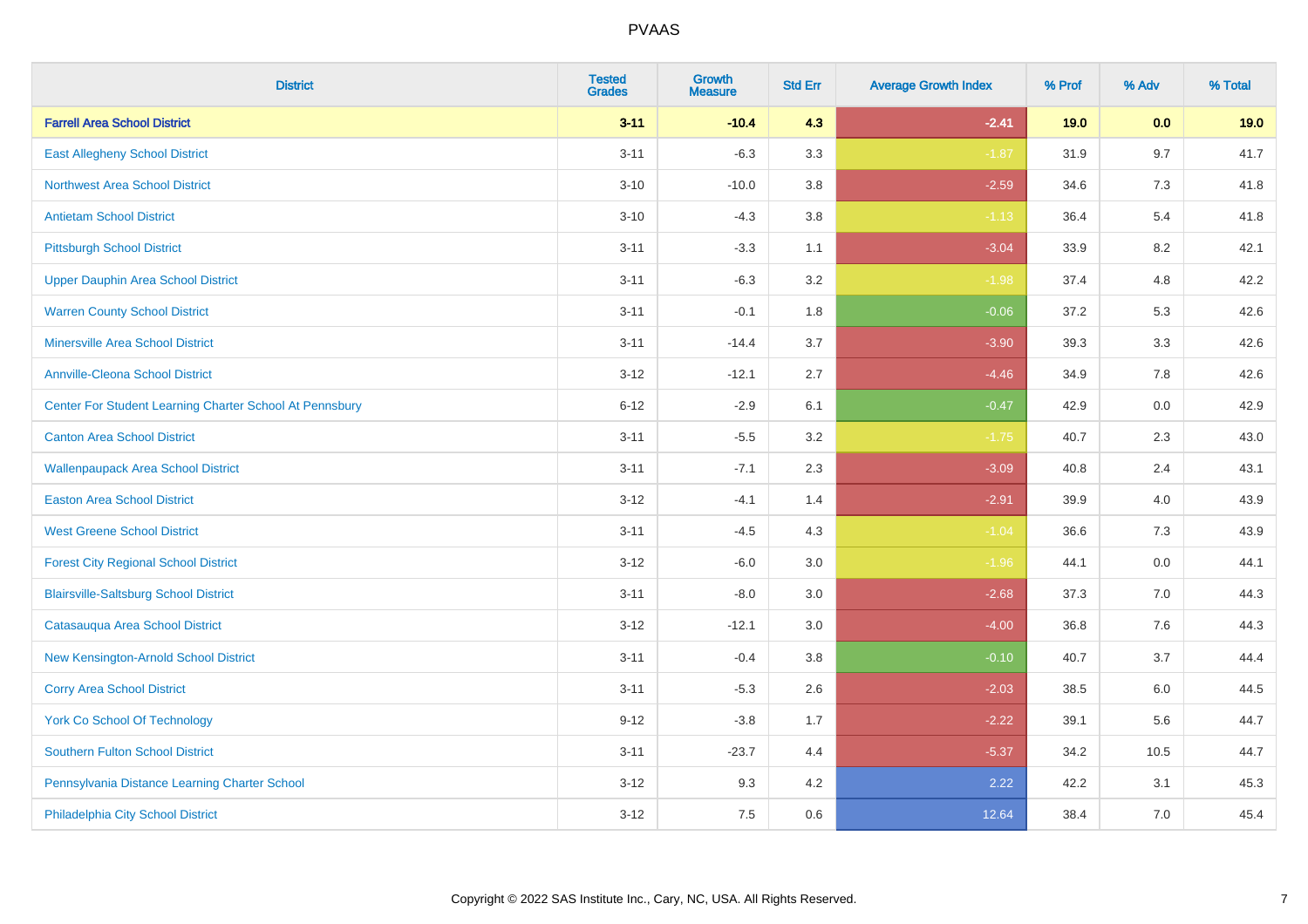| <b>District</b>                          | <b>Tested</b><br><b>Grades</b> | <b>Growth</b><br><b>Measure</b> | <b>Std Err</b> | <b>Average Growth Index</b> | % Prof | % Adv | % Total |
|------------------------------------------|--------------------------------|---------------------------------|----------------|-----------------------------|--------|-------|---------|
| <b>Farrell Area School District</b>      | $3 - 11$                       | $-10.4$                         | 4.3            | $-2.41$                     | 19.0   | 0.0   | 19.0    |
| <b>Northwestern School District</b>      | $3 - 11$                       | $-24.9$                         | 3.5            | $-7.13$                     | 42.6   | 2.9   | 45.6    |
| <b>Galeton Area School District</b>      | $3 - 11$                       | 2.2                             | 5.3            | 0.42                        | 41.3   | 4.4   | 45.6    |
| <b>Monessen City School District</b>     | $3 - 10$                       | 8.3                             | 4.5            | 1.85                        | 42.9   | 2.9   | 45.7    |
| <b>Muncy School District</b>             | $3 - 11$                       | $-8.1$                          | 3.7            | $-2.21$                     | 42.0   | 3.8   | 45.8    |
| <b>Conneaut School District</b>          | $3 - 12$                       | $-7.5$                          | 2.6            | $-2.91$                     | 38.4   | 7.4   | 45.8    |
| <b>Towanda Area School District</b>      | $3 - 11$                       | 4.0                             | 2.8            | 1.44                        | 39.4   | 6.6   | 46.0    |
| <b>Union City Area School District</b>   | $3-12$                         | $-10.2$                         | 3.6            | $-2.87$                     | 42.9   | 3.2   | 46.0    |
| <b>Collegium Charter School</b>          | $3 - 10$                       | 5.9                             | 2.5            | 2.33                        | 38.1   | 7.9   | 46.0    |
| <b>Solanco School District</b>           | $3 - 11$                       | $-11.0$                         | 2.0            | $-5.55$                     | 41.6   | 4.5   | 46.1    |
| <b>Clearfield Area School District</b>   | $3 - 10$                       | $-9.4$                          | 2.6            | $-3.56$                     | 43.0   | 3.1   | 46.1    |
| Mifflinburg Area School District         | $3 - 11$                       | $-15.8$                         | 2.5            | $-6.30$                     | 42.4   | 4.0   | 46.4    |
| <b>Tamaqua Area School District</b>      | $3 - 12$                       | $-8.2$                          | 2.5            | $-3.24$                     | 44.5   | 1.9   | 46.4    |
| <b>Curwensville Area School District</b> | $3 - 11$                       | $-27.9$                         | 4.1            | $-6.72$                     | 42.5   | 4.1   | 46.6    |
| Harmony Area School District             | $3 - 10$                       | 4.5                             | 6.3            | 0.72                        | 33.3   | 13.3  | 46.7    |
| <b>Fannett-Metal School District</b>     | $3 - 11$                       | $-3.4$                          | 5.1            | $-0.67$                     | 38.7   | 8.1   | 46.8    |
| <b>North Schuylkill School District</b>  | $3 - 11$                       | $-1.0$                          | 2.4            | $-0.42$                     | 41.8   | 5.1   | 46.8    |
| <b>Reach Cyber Charter School</b>        | $3 - 11$                       | 8.1                             | 4.7            | 1.72                        | 42.4   | 4.6   | 47.0    |
| Huntingdon Area School District          | $3 - 11$                       | $-2.0$                          | 2.7            | $-0.72$                     | 36.8   | 10.3  | 47.0    |
| <b>Bensalem Township School District</b> | $3 - 11$                       | 1.6                             | 1.6            | 0.98                        | 38.8   | 8.3   | 47.1    |
| <b>Mount Carmel Area School District</b> | $3 - 11$                       | $-0.6$                          | 3.1            | $-0.18$                     | 45.3   | 2.1   | 47.4    |
| <b>Big Spring School District</b>        | $3 - 11$                       | $-9.8$                          | 2.4            | $-4.00$                     | 38.6   | 8.9   | 47.5    |
| <b>Berwick Area School District</b>      | $3 - 11$                       | $-9.3$                          | 2.6            | $-3.59$                     | 42.1   | 5.5   | 47.6    |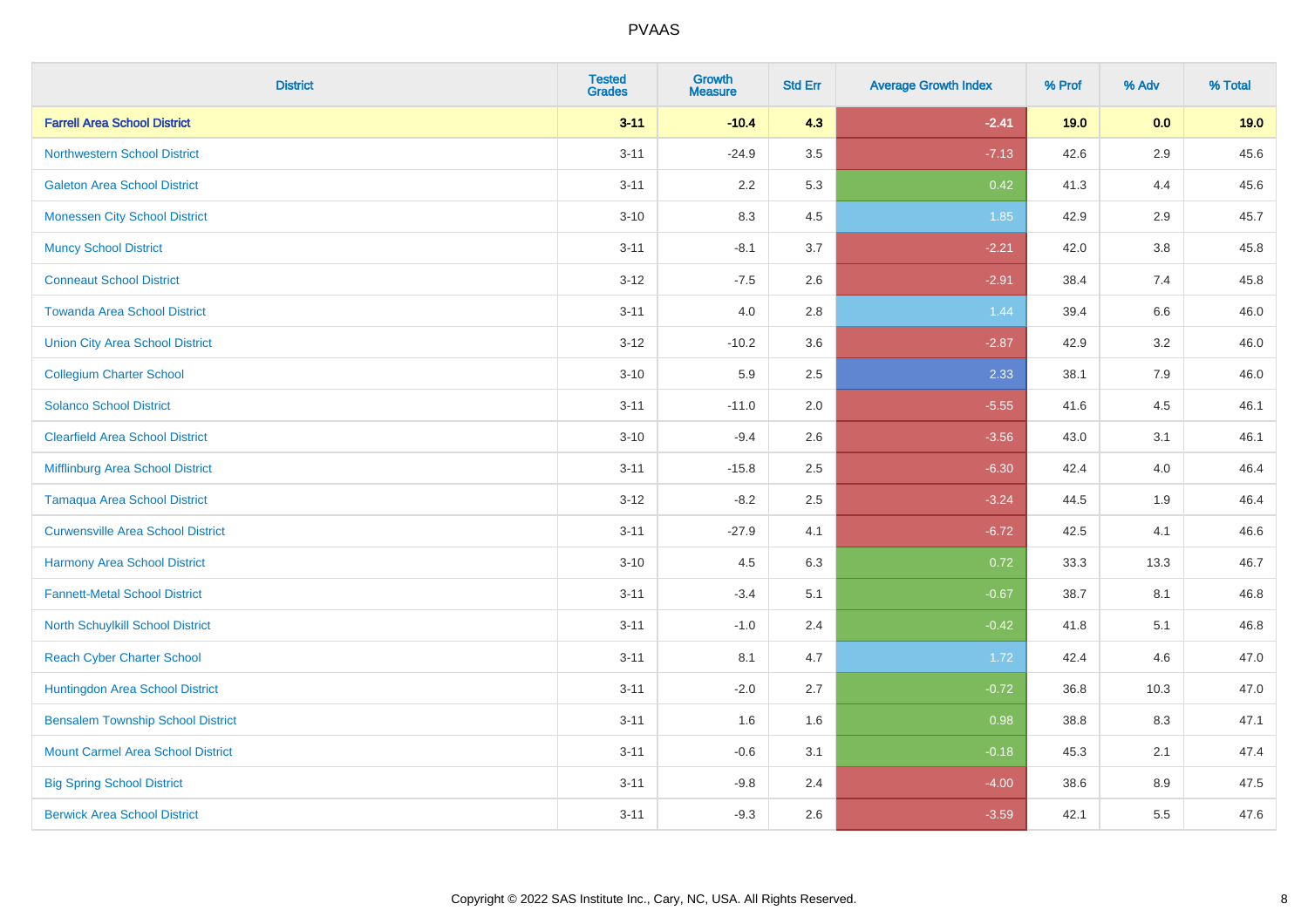| <b>District</b>                         | <b>Tested</b><br><b>Grades</b> | Growth<br><b>Measure</b> | <b>Std Err</b> | <b>Average Growth Index</b> | % Prof | % Adv   | % Total |
|-----------------------------------------|--------------------------------|--------------------------|----------------|-----------------------------|--------|---------|---------|
| <b>Farrell Area School District</b>     | $3 - 11$                       | $-10.4$                  | 4.3            | $-2.41$                     | 19.0   | 0.0     | 19.0    |
| <b>Pittston Area School District</b>    | $3 - 11$                       | $-10.1$                  | 5.6            | $-1.80$                     | 38.1   | $9.5\,$ | 47.6    |
| <b>Blue Ridge School District</b>       | $3 - 11$                       | $-0.5$                   | 3.6            | $-0.12$                     | 44.6   | 3.1     | 47.7    |
| <b>Juniata Valley School District</b>   | $3 - 11$                       | $-3.9$                   | 3.5            | $-1.10$                     | 44.4   | 3.5     | 47.8    |
| <b>Freedom Area School District</b>     | $3 - 11$                       | $-7.1$                   | 3.0            | $-2.37$                     | 43.8   | 4.2     | 47.9    |
| Jefferson-Morgan School District        | $3 - 10$                       | $-9.9$                   | 4.2            | $-2.35$                     | 43.8   | 4.2     | 47.9    |
| <b>Titusville Area School District</b>  | $3 - 11$                       | $-13.2$                  | 2.6            | $-4.99$                     | 43.2   | 4.8     | 48.0    |
| <b>Highlands School District</b>        | $3 - 11$                       | $-7.4$                   | 2.7            | $-2.76$                     | 44.4   | 3.7     | 48.2    |
| <b>Purchase Line School District</b>    | $3 - 12$                       | 1.7                      | 3.5            | 0.47                        | 43.1   | 5.4     | 48.5    |
| <b>Moshannon Valley School District</b> | $3 - 10$                       | $-7.0$                   | 3.4            | $-2.01$                     | 48.5   | 0.0     | 48.5    |
| <b>Hanover Area School District</b>     | $3 - 11$                       | 2.2                      | 4.6            | 0.48                        | 42.9   | 5.7     | 48.6    |
| <b>Benton Area School District</b>      | $3 - 10$                       | $-9.7$                   | 4.5            | $-2.18$                     | 43.2   | 5.4     | 48.6    |
| <b>City CHS</b>                         | $10 - 11$                      | 13.6                     | 2.7            | 5.12                        | 45.8   | 3.0     | 48.8    |
| <b>Pequea Valley School District</b>    | $3 - 11$                       | $-5.8$                   | 3.2            | $-1.80$                     | 39.8   | 9.1     | 48.9    |
| <b>Troy Area School District</b>        | $3 - 10$                       | $-4.3$                   | 3.4            | $-1.26$                     | 43.2   | 5.7     | 48.9    |
| <b>Warrior Run School District</b>      | $3 - 11$                       | 4.6                      | 3.0            | 1.51                        | 40.9   | 8.1     | 49.0    |
| <b>Bangor Area School District</b>      | $3 - 12$                       | $-0.9$                   | 2.0            | $-0.43$                     | 44.3   | 4.7     | 49.0    |
| <b>West Branch Area School District</b> | $3 - 11$                       | 0.2                      | 3.8            | 0.05                        | 47.2   | 1.9     | 49.1    |
| <b>Scranton School District</b>         | $3 - 12$                       | $-2.9$                   | 2.4            | $-1.22$                     | 45.6   | 3.6     | 49.1    |
| <b>Oxford Area School District</b>      | $3 - 11$                       | $-4.3$                   | 1.9            | $-2.26$                     | 41.3   | 8.0     | 49.3    |
| <b>Keystone Central School District</b> | $3 - 11$                       | $-5.1$                   | 2.0            | $-2.46$                     | 44.7   | 4.6     | 49.4    |
| Kane Area School District               | $3 - 10$                       | $-3.7$                   | 3.2            | $-1.17$                     | 39.5   | $9.9\,$ | 49.4    |
| <b>Agora Cyber Charter School</b>       | $3 - 11$                       | 5.8                      | 2.6            | 2.28                        | 42.8   | 6.6     | 49.4    |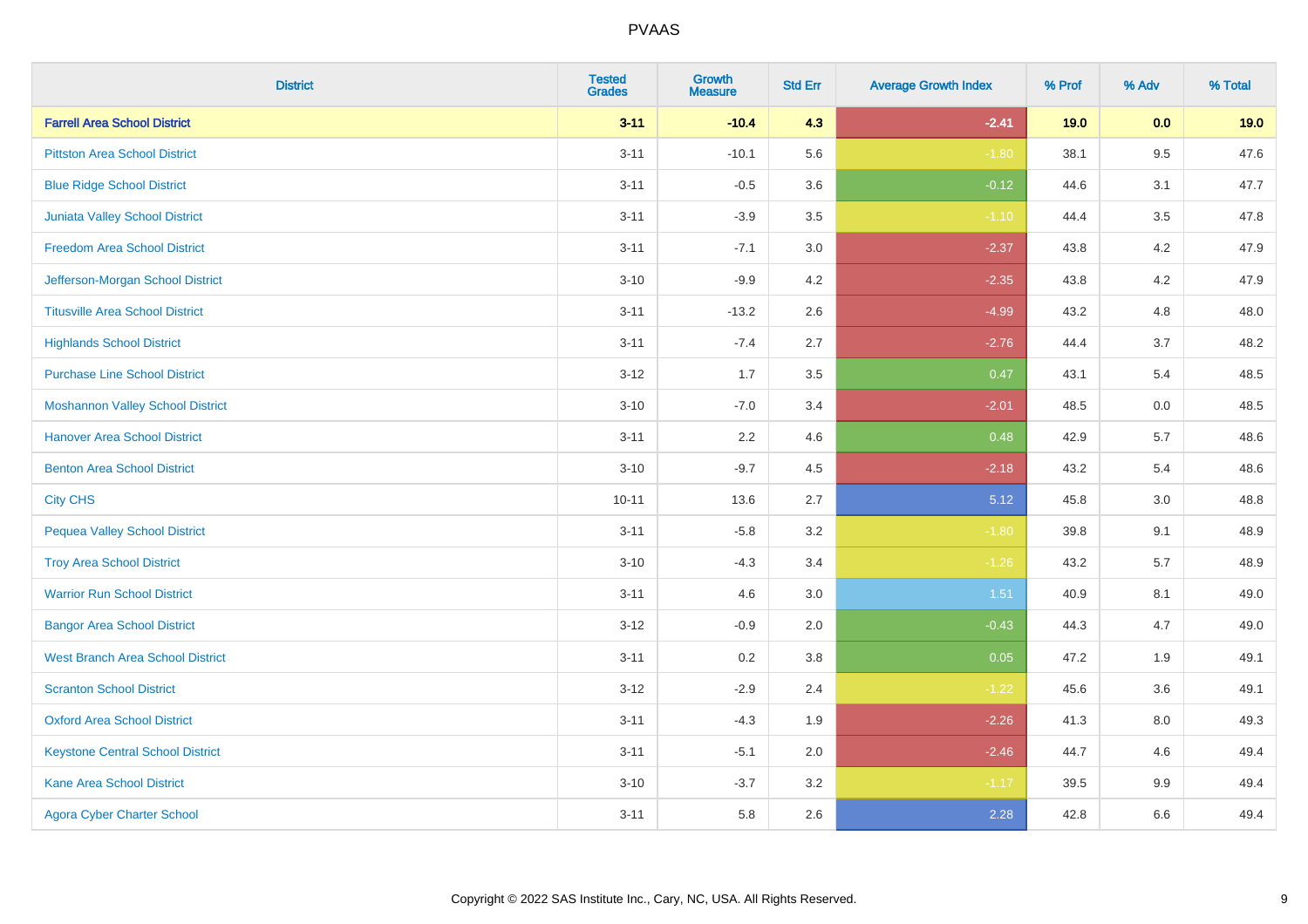| <b>District</b>                               | <b>Tested</b><br><b>Grades</b> | <b>Growth</b><br><b>Measure</b> | <b>Std Err</b> | <b>Average Growth Index</b> | % Prof | % Adv   | % Total  |
|-----------------------------------------------|--------------------------------|---------------------------------|----------------|-----------------------------|--------|---------|----------|
| <b>Farrell Area School District</b>           | $3 - 11$                       | $-10.4$                         | 4.3            | $-2.41$                     | 19.0   | 0.0     | 19.0     |
| <b>Ringgold School District</b>               | $3 - 11$                       | $-14.7$                         | 2.4            | $-6.04$                     | 41.5   | 7.9     | 49.4     |
| <b>Elk Lake School District</b>               | $3 - 11$                       | $-4.0$                          | 3.3            | $-1.23$                     | 46.2   | 3.3     | 49.4     |
| <b>Westmont Hilltop School District</b>       | $3 - 11$                       | $-4.0$                          | $2.8\,$        | $-1.40$                     | 36.3   | 13.3    | 49.6     |
| <b>Governor Mifflin School District</b>       | $3 - 11$                       | 4.1                             | 1.8            | 2.33                        | 42.5   | 7.2     | 49.7     |
| <b>New Foundations Charter School</b>         | $3 - 11$                       | 5.4                             | 2.2            | 2.41                        | 47.2   | 2.5     | 49.8     |
| Penn-Delco School District                    | $3 - 11$                       | $-6.8$                          | 1.9            | $-3.51$                     | 46.6   | 3.2     | 49.8     |
| <b>West Mifflin Area School District</b>      | $3 - 12$                       | $-12.3$                         | 2.9            | $-4.22$                     | 39.7   | 10.3    | 50.0     |
| <b>Pine Grove Area School District</b>        | $3 - 11$                       | $-7.7$                          | 2.9            | $-2.66$                     | 42.3   | 7.7     | 50.0     |
| South Williamsport Area School District       | $3 - 10$                       | $-5.7$                          | 2.5            | $-2.30$                     | 45.5   | 4.5     | 50.0     |
| <b>Portage Area School District</b>           | $3 - 10$                       | $-8.1$                          | 3.6            | $-2.26$                     | 40.6   | 9.4     | 50.0     |
| Meyersdale Area School District               | $3 - 11$                       | 4.2                             | 4.0            | 1.07                        | 43.1   | 6.9     | 50.0     |
| Mastery Charter School - Hardy Williams       | $3 - 11$                       | 11.4                            | 3.4            | 3.33                        | 44.3   | 5.7     | $50.0\,$ |
| Oil City Area School District                 | $3 - 11$                       | $-2.9$                          | 2.6            | $-1.08$                     | 44.4   | 5.8     | 50.2     |
| <b>Pottsville Area School District</b>        | $3 - 12$                       | 4.4                             | 2.3            | 1.94                        | 44.8   | 5.4     | 50.2     |
| <b>Wattsburg Area School District</b>         | $3 - 11$                       | 6.5                             | 2.7            | 2.43                        | 42.7   | 7.6     | 50.3     |
| <b>Greater Nanticoke Area School District</b> | $3 - 12$                       | 11.2                            | 2.8            | 4.01                        | 38.0   | 12.4    | 50.4     |
| Pocono Mountain School District               | $3 - 12$                       | 6.8                             | 1.5            | 4.62                        | 45.8   | 5.0     | 50.7     |
| <b>Claysburg-Kimmel School District</b>       | $3 - 11$                       | $-5.7$                          | 4.0            | $-1.42$                     | 42.9   | 8.2     | 51.0     |
| <b>Crawford Central School District</b>       | $3 - 11$                       | $-4.7$                          | 2.2            | $-2.15$                     | 40.6   | 10.5    | 51.1     |
| <b>Chichester School District</b>             | $3 - 11$                       | $-2.7$                          | 2.3            | $-1.17$                     | 44.6   | 6.6     | 51.2     |
| Pennsylvania Cyber Charter School             | $3 - 11$                       | 11.6                            | 1.5            | 7.54                        | 46.3   | $5.0\,$ | 51.3     |
| <b>Chambersburg Area School District</b>      | $3 - 11$                       | $-9.5$                          | 1.3            | $-7.20$                     | 42.7   | 8.6     | 51.4     |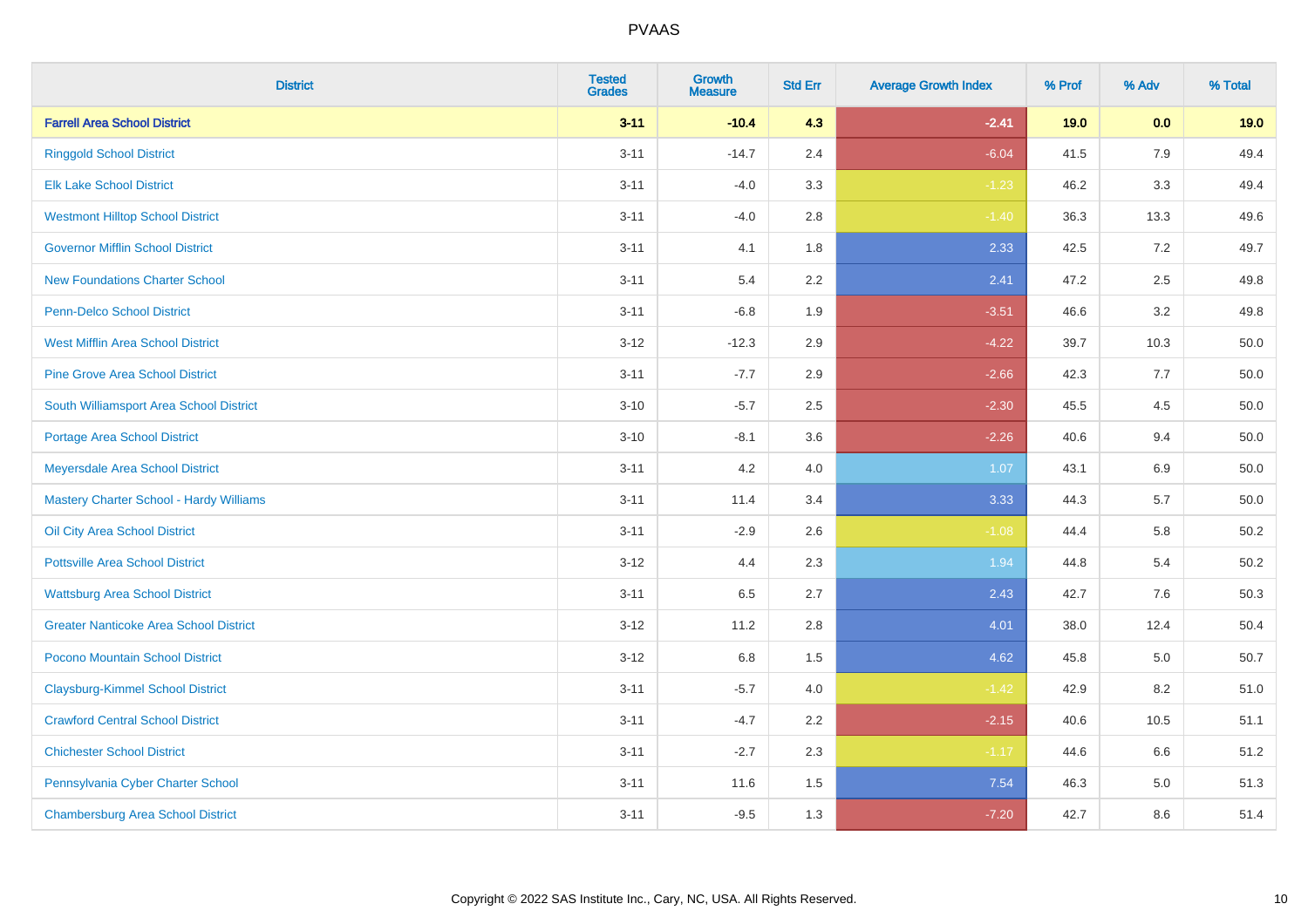| <b>District</b>                               | <b>Tested</b><br><b>Grades</b> | <b>Growth</b><br><b>Measure</b> | <b>Std Err</b> | <b>Average Growth Index</b> | % Prof | % Adv   | % Total |
|-----------------------------------------------|--------------------------------|---------------------------------|----------------|-----------------------------|--------|---------|---------|
| <b>Farrell Area School District</b>           | $3 - 11$                       | $-10.4$                         | 4.3            | $-2.41$                     | 19.0   | 0.0     | 19.0    |
| Lehigh Valley Academy Regional Charter School | $3 - 11$                       | 0.7                             | 2.3            | 0.32                        | 46.3   | $5.0\,$ | 51.4    |
| <b>Burgettstown Area School District</b>      | $3 - 11$                       | $-2.1$                          | 3.4            | $-0.62$                     | 50.0   | 1.4     | 51.4    |
| <b>Interboro School District</b>              | $3 - 12$                       | $-7.3$                          | 2.1            | $-3.43$                     | 46.6   | 4.8     | 51.4    |
| <b>Carlynton School District</b>              | $3 - 11$                       | 7.3                             | 3.3            | 2.22                        | 41.0   | 10.5    | 51.6    |
| <b>Middletown Area School District</b>        | $3 - 11$                       | $-5.3$                          | 2.6            | $-2.05$                     | 46.4   | 5.3     | 51.7    |
| <b>Upper Darby School District</b>            | $3 - 12$                       | 6.9                             | 1.5            | 4.62                        | 45.0   | 6.7     | 51.7    |
| <b>Hamburg Area School District</b>           | $3 - 11$                       | 8.9                             | 2.5            | 3.63                        | 43.5   | 8.2     | 51.7    |
| <b>Forbes Road School District</b>            | $3 - 11$                       | 2.8                             | 5.1            | 0.56                        | 41.4   | 10.3    | 51.7    |
| <b>Butler Area School District</b>            | $3 - 11$                       | $-6.5$                          | $1.5$          | $-4.26$                     | 42.5   | 9.4     | 51.9    |
| <b>Riverside School District</b>              | $3 - 11$                       | $-3.2$                          | 3.0            | $-1.09$                     | 43.0   | 9.0     | 52.0    |
| Schuylkill Haven Area School District         | $3 - 11$                       | $-15.3$                         | 3.1            | $-4.87$                     | 49.7   | 2.4     | 52.1    |
| <b>Panther Valley School District</b>         | $3 - 12$                       | $-0.6$                          | 3.3            | $-0.19$                     | 47.9   | 4.3     | 52.1    |
| Montrose Area School District                 | $3 - 10$                       | $-5.5$                          | 3.0            | $-1.82$                     | 46.7   | 5.4     | 52.2    |
| <b>Stroudsburg Area School District</b>       | $3 - 11$                       | 5.5                             | 1.9            | 2.88                        | 48.1   | 4.2     | 52.3    |
| <b>Lakeland School District</b>               | $3 - 11$                       | 1.1                             | 2.8            | 0.38                        | 48.6   | 3.7     | 52.3    |
| <b>Milton Area School District</b>            | $3 - 11$                       | $-8.7$                          | 2.5            | $-3.52$                     | 45.4   | 6.9     | 52.3    |
| <b>Chestnut Ridge School District</b>         | $3 - 12$                       | $-3.4$                          | 2.9            | $-1.17$                     | 46.6   | 5.8     | 52.4    |
| <b>Greensburg Salem School District</b>       | $3 - 11$                       | $-4.4$                          | 2.4            | $-1.88$                     | 47.6   | 4.9     | 52.4    |
| <b>Wyoming Valley West School District</b>    | $3 - 11$                       | $-2.2$                          | 2.4            | $-0.91$                     | 49.4   | 3.0     | 52.4    |
| <b>California Area School District</b>        | $3 - 10$                       | $-7.3$                          | 3.6            | $-2.02$                     | 42.6   | $9.8\,$ | 52.5    |
| <b>East Lycoming School District</b>          | $3 - 11$                       | $-6.0$                          | 2.7            | $-2.24$                     | 48.3   | 4.2     | 52.5    |
| <b>Northern Cambria School District</b>       | $3 - 11$                       | 10.0                            | 3.3            | 3.04                        | 47.4   | 5.1     | 52.6    |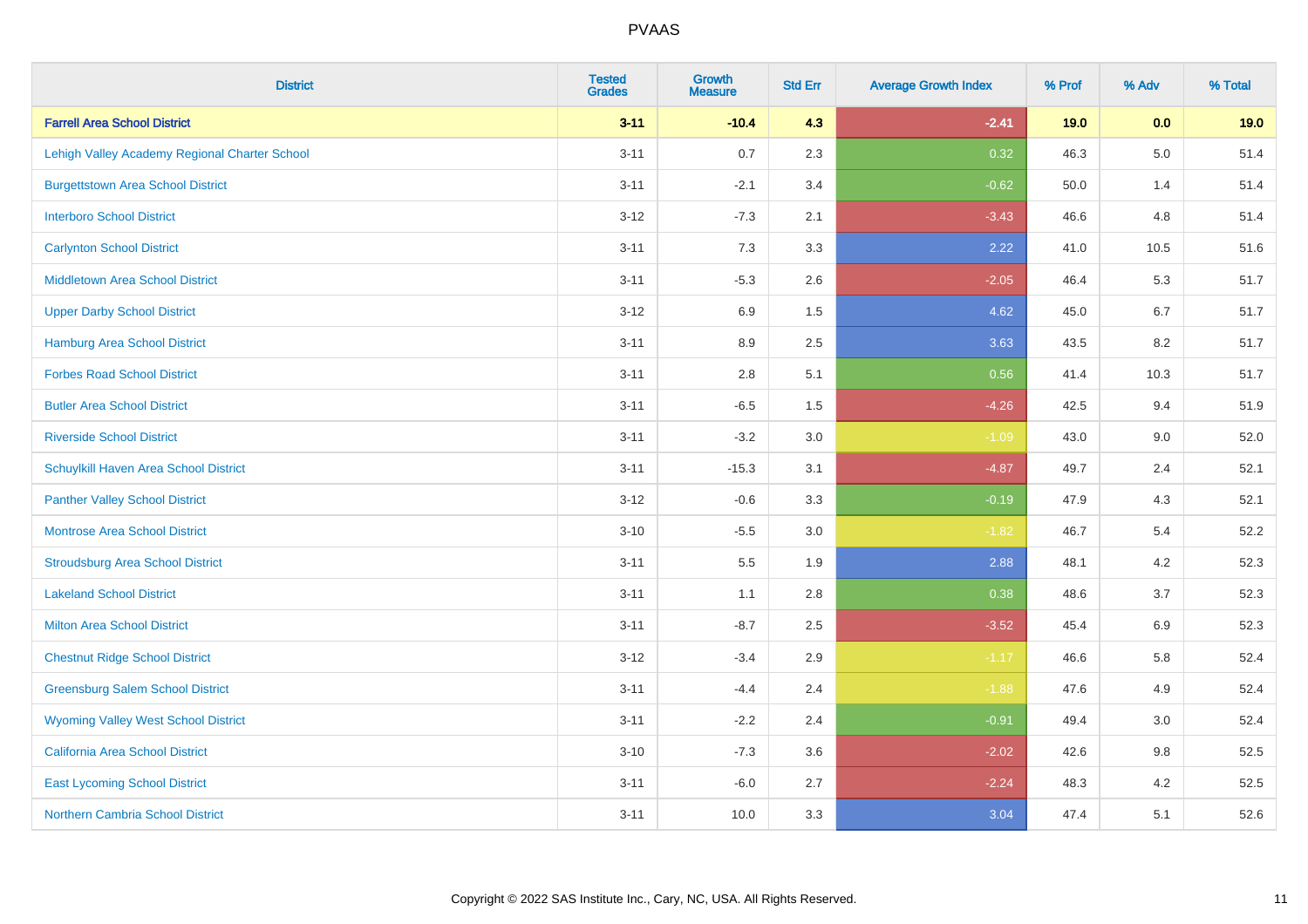| <b>District</b>                            | <b>Tested</b><br><b>Grades</b> | <b>Growth</b><br><b>Measure</b> | <b>Std Err</b> | <b>Average Growth Index</b> | % Prof | % Adv | % Total |
|--------------------------------------------|--------------------------------|---------------------------------|----------------|-----------------------------|--------|-------|---------|
| <b>Farrell Area School District</b>        | $3 - 11$                       | $-10.4$                         | 4.3            | $-2.41$                     | 19.0   | 0.0   | 19.0    |
| <b>Mount Pleasant Area School District</b> | $3 - 11$                       | $-5.0$                          | 2.6            | $-1.93$                     | 52.6   | 0.0   | 52.6    |
| <b>Franklin Area School District</b>       | $3 - 11$                       | 6.6                             | 2.8            | 2.34                        | 48.2   | 4.5   | 52.7    |
| <b>Hatboro-Horsham School District</b>     | $3 - 11$                       | $-12.8$                         | 1.7            | $-7.47$                     | 45.6   | 7.2   | 52.8    |
| <b>Salisbury Township School District</b>  | $3 - 11$                       | 6.3                             | 3.6            | 1.77                        | 46.2   | 6.6   | 52.8    |
| <b>Grove City Area School District</b>     | $3 - 12$                       | 5.1                             | 2.4            | 2.09                        | 36.4   | 16.5  | 52.8    |
| <b>Hazleton Area School District</b>       | $3 - 11$                       | 9.6                             | 1.4            | 6.77                        | 45.0   | 7.8   | 52.9    |
| <b>Mid Valley School District</b>          | $3 - 10$                       | $-1.7$                          | 3.0            | $-0.55$                     | 45.1   | 7.8   | 52.9    |
| <b>Tuscarora School District</b>           | $3 - 11$                       | $-0.6$                          | 2.3            | $-0.27$                     | 45.1   | 8.1   | 53.2    |
| <b>Connellsville Area School District</b>  | $3 - 11$                       | 6.1                             | 2.0            | 3.05                        | 45.4   | 7.8   | 53.2    |
| <b>Exeter Township School District</b>     | $3 - 11$                       | $-10.4$                         | 1.9            | $-5.44$                     | 50.6   | 2.7   | 53.3    |
| Philadelphia Academy Charter School        | $3 - 11$                       | $-8.9$                          | 2.9            | $-3.04$                     | 50.5   | 2.9   | 53.4    |
| <b>Sharon City School District</b>         | $3 - 11$                       | 4.9                             | 2.6            | 1.87                        | 48.2   | 5.3   | 53.4    |
| <b>MaST Community Charter School</b>       | $3 - 10$                       | $-4.1$                          | 2.7            | $-1.52$                     | 44.0   | 9.5   | 53.4    |
| East Stroudsburg Area School District      | $3 - 11$                       | 0.1                             | 1.6            | 0.05                        | 45.8   | 7.8   | 53.6    |
| <b>Conemaugh Valley School District</b>    | $3 - 12$                       | $-3.2$                          | 4.1            | $-0.78$                     | 48.2   | 5.6   | 53.7    |
| <b>North Star School District</b>          | $3 - 11$                       | $-8.7$                          | 3.5            | $-2.51$                     | 47.8   | 6.0   | 53.7    |
| <b>Mifflin County School District</b>      | $3 - 11$                       | 9.1                             | 1.7            | 5.49                        | 47.1   | 6.7   | 53.8    |
| <b>Ridley School District</b>              | $3 - 12$                       | 10.0                            | 1.6            | 6.10                        | 45.6   | 8.2   | 53.8    |
| <b>Pottsgrove School District</b>          | $3 - 11$                       | 2.8                             | 2.0            | 1.35                        | 44.0   | 10.0  | 53.9    |
| <b>Bradford Area School District</b>       | $3 - 12$                       | $-9.3$                          | 2.4            | $-3.87$                     | 45.8   | 8.3   | 54.2    |
| <b>Conrad Weiser Area School District</b>  | $3 - 11$                       | 3.6                             | 2.2            | 1.63                        | 52.1   | 2.1   | 54.2    |
| Jeannette City School District             | $3 - 11$                       | $-4.3$                          | 3.8            | $-1.13$                     | 46.7   | 7.5   | 54.2    |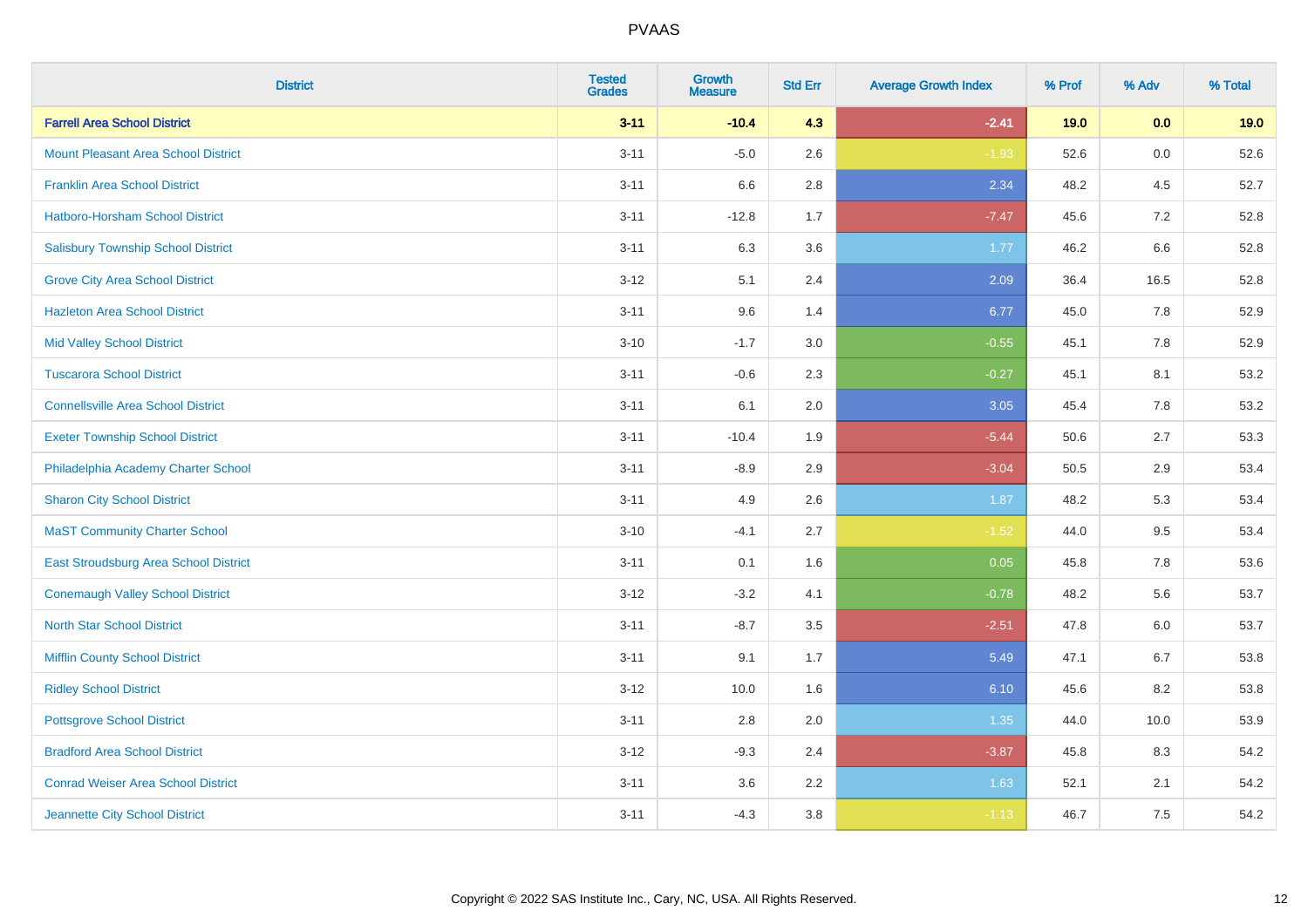| <b>District</b>                              | <b>Tested</b><br><b>Grades</b> | Growth<br><b>Measure</b> | <b>Std Err</b> | <b>Average Growth Index</b> | % Prof | % Adv   | % Total |
|----------------------------------------------|--------------------------------|--------------------------|----------------|-----------------------------|--------|---------|---------|
| <b>Farrell Area School District</b>          | $3 - 11$                       | $-10.4$                  | 4.3            | $-2.41$                     | 19.0   | 0.0     | 19.0    |
| Southern Tioga School District               | $3 - 11$                       | $-11.5$                  | 2.7            | $-4.25$                     | 47.8   | 6.4     | 54.3    |
| <b>Penncrest School District</b>             | $3 - 11$                       | 5.7                      | 2.2            | 2.57                        | 47.2   | 7.1     | 54.3    |
| <b>Athens Area School District</b>           | $3 - 11$                       | 1.6                      | 2.5            | 0.64                        | 46.9   | $7.6\,$ | 54.5    |
| <b>Laurel Highlands School District</b>      | $3 - 11$                       | 4.3                      | 2.4            | 1.81                        | 44.9   | 9.6     | 54.5    |
| <b>Tunkhannock Area School District</b>      | $3 - 11$                       | 2.3                      | 2.2            | 1.01                        | 44.9   | 9.6     | 54.6    |
| <b>Yough School District</b>                 | $3 - 10$                       | $-6.6$                   | 2.7            | $-2.43$                     | 50.8   | 4.0     | 54.8    |
| Insight PA Cyber Charter School              | $3 - 11$                       | 0.7                      | 5.7            | 0.12                        | 50.0   | 4.8     | 54.8    |
| <b>Forest Hills School District</b>          | $3 - 11$                       | $-7.3$                   | 2.7            | $-2.74$                     | 41.1   | 13.7    | 54.8    |
| <b>Pennridge School District</b>             | $3 - 10$                       | $-16.8$                  | 1.4            | $-11.59$                    | 46.8   | 8.0     | 54.9    |
| <b>Blue Mountain School District</b>         | $3 - 10$                       | $-5.8$                   | 2.3            | $-2.56$                     | 46.6   | 8.5     | 55.1    |
| York Academy Regional Charter School         | $3 - 11$                       | 9.0                      | 5.0            | 1.79                        | 55.2   | 0.0     | 55.2    |
| Northern Tioga School District               | $3 - 12$                       | $-7.5$                   | 2.8            | $-2.64$                     | 54.0   | 1.2     | 55.2    |
| <b>Glendale School District</b>              | $3 - 10$                       | $-0.9$                   | 3.7            | $-0.24$                     | 50.0   | 5.4     | 55.4    |
| <b>Cornwall-Lebanon School District</b>      | $3 - 11$                       | 8.3                      | 1.6            | 5.08                        | 47.2   | 8.4     | 55.6    |
| <b>Elizabeth Forward School District</b>     | $3 - 11$                       | $-8.4$                   | 2.4            | $-3.41$                     | 51.7   | 4.0     | 55.7    |
| <b>Altoona Area School District</b>          | $3-12$                         | 3.3                      | 1.6            | 1.99                        | 47.7   | 8.2     | 55.9    |
| <b>Iroquois School District</b>              | $3 - 11$                       | 13.1                     | 3.0            | 4.35                        | 48.2   | 7.8     | 56.0    |
| <b>Oley Valley School District</b>           | $3 - 11$                       | $-0.4$                   | 2.8            | $-0.15$                     | 43.1   | 12.9    | 56.0    |
| <b>Cheltenham School District</b>            | $3 - 11$                       | $-1.4$                   | 2.1            | $-0.67$                     | 46.1   | 10.0    | 56.1    |
| <b>Jersey Shore Area School District</b>     | $3 - 11$                       | 0.5                      | 2.6            | 0.21                        | 47.1   | 9.2     | 56.2    |
| <b>Tidioute Community Charter School</b>     | $3 - 11$                       | 5.7                      | 5.1            | 1.11                        | 34.4   | 21.9    | 56.2    |
| <b>Susquehanna Community School District</b> | $3 - 11$                       | $-2.8$                   | 4.2            | $-0.66$                     | 49.4   | 6.9     | 56.3    |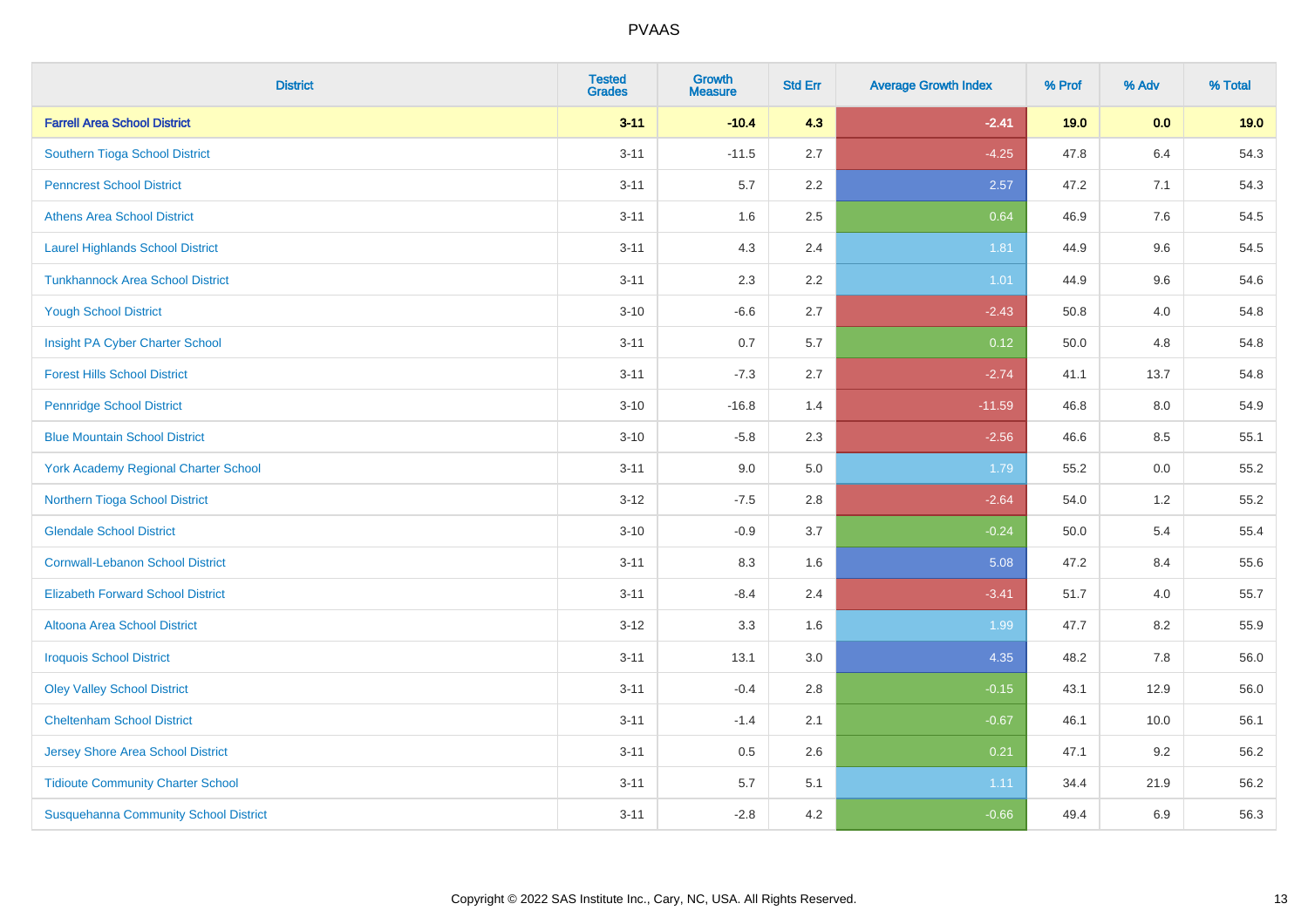| <b>District</b>                                    | <b>Tested</b><br><b>Grades</b> | Growth<br><b>Measure</b> | <b>Std Err</b> | <b>Average Growth Index</b> | % Prof | % Adv   | % Total |
|----------------------------------------------------|--------------------------------|--------------------------|----------------|-----------------------------|--------|---------|---------|
| <b>Farrell Area School District</b>                | $3 - 11$                       | $-10.4$                  | 4.3            | $-2.41$                     | 19.0   | 0.0     | 19.0    |
| <b>Moniteau School District</b>                    | $3 - 11$                       | $-11.8$                  | 3.3            | $-3.56$                     | 50.0   | 6.3     | 56.3    |
| <b>Steel Valley School District</b>                | $3 - 11$                       | 6.5                      | 3.4            | 1.89                        | 50.7   | 5.6     | 56.3    |
| <b>Commonwealth Charter Academy Charter School</b> | $3 - 10$                       | 9.1                      | 1.9            | 4.90                        | 47.2   | 9.1     | 56.3    |
| <b>Loyalsock Township School District</b>          | $3 - 12$                       | 4.2                      | 2.8            | 1.47                        | 54.3   | 2.1     | 56.4    |
| <b>Whitehall-Coplay School District</b>            | $3 - 11$                       | 6.1                      | 1.8            | 3.45                        | 49.3   | 7.4     | 56.6    |
| <b>Bethlehem Area School District</b>              | $3 - 11$                       | 9.3                      | 1.1            | 8.15                        | 44.7   | 12.0    | 56.7    |
| Allegheny-Clarion Valley School District           | $3 - 10$                       | 7.8                      | 4.7            | 1.65                        | 53.3   | 3.3     | 56.7    |
| Lehighton Area School District                     | $3 - 11$                       | $-1.6$                   | 2.3            | $-0.70$                     | 51.1   | 5.6     | 56.7    |
| South Side Area School District                    | $3 - 11$                       | $-1.6$                   | 3.3            | $-0.48$                     | 50.0   | 6.8     | 56.8    |
| <b>Millville Area School District</b>              | $3-12$                         | $-0.9$                   | 4.7            | $-0.18$                     | 51.4   | 5.4     | 56.8    |
| <b>Twin Valley School District</b>                 | $3-12$                         | $-3.6$                   | 2.1            | $-1.69$                     | 49.6   | 7.1     | 56.8    |
| <b>Waynesboro Area School District</b>             | $3 - 12$                       | $-6.1$                   | 1.9            | $-3.20$                     | 50.0   | $6.8\,$ | 56.8    |
| <b>Williamsport Area School District</b>           | $3 - 11$                       | 1.9                      | 1.8            | 1.04                        | 44.1   | 12.8    | 56.9    |
| <b>Brockway Area School District</b>               | $3 - 11$                       | $0.6\,$                  | 3.6            | 0.16                        | 49.2   | 7.7     | 56.9    |
| Cambria Heights School District                    | $3 - 10$                       | $-4.1$                   | 3.1            | $-1.32$                     | 51.0   | 6.0     | 57.0    |
| <b>Central Greene School District</b>              | $3 - 11$                       | $-1.6$                   | 2.8            | $-0.55$                     | 54.2   | 2.8     | 57.0    |
| <b>Keystone School District</b>                    | $3 - 11$                       | 3.1                      | 3.3            | 0.94                        | 50.6   | 6.5     | 57.1    |
| <b>Wilson Area School District</b>                 | $3 - 11$                       | 6.0                      | 2.6            | 2.30                        | 48.7   | 8.5     | 57.2    |
| <b>Valley Grove School District</b>                | $3 - 10$                       | $-3.7$                   | 3.7            | $-1.01$                     | 51.2   | 6.1     | 57.3    |
| <b>Brandywine Heights Area School District</b>     | $3 - 11$                       | $-4.9$                   | 2.7            | $-1.81$                     | 49.2   | 8.2     | 57.4    |
| <b>Armstrong School District</b>                   | $3 - 11$                       | 2.6                      | 1.7            | 1.53                        | 51.5   | 6.1     | 57.6    |
| <b>Cranberry Area School District</b>              | $3-12$                         | 9.2                      | 3.0            | 3.04                        | 47.5   | 10.2    | 57.6    |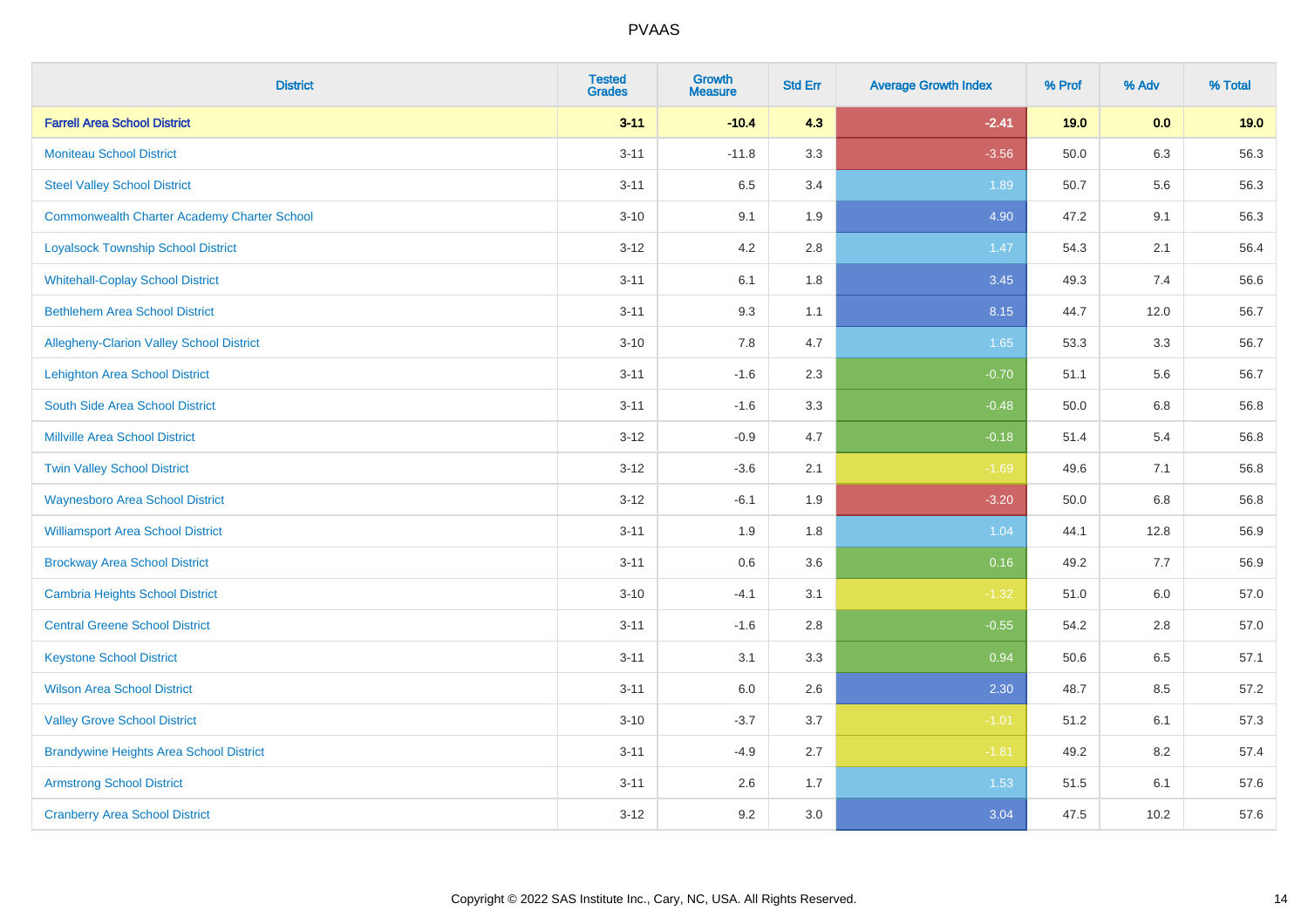| <b>District</b>                                 | <b>Tested</b><br><b>Grades</b> | <b>Growth</b><br><b>Measure</b> | <b>Std Err</b> | <b>Average Growth Index</b> | % Prof | % Adv | % Total |
|-------------------------------------------------|--------------------------------|---------------------------------|----------------|-----------------------------|--------|-------|---------|
| <b>Farrell Area School District</b>             | $3 - 11$                       | $-10.4$                         | 4.3            | $-2.41$                     | 19.0   | 0.0   | 19.0    |
| <b>Eastern Lancaster County School District</b> | $3 - 12$                       | 4.5                             | 2.2            | 2.09                        | 46.3   | 11.4  | 57.6    |
| <b>Bald Eagle Area School District</b>          | $3 - 11$                       | $-2.1$                          | 2.7            | $-0.75$                     | 48.4   | 9.4   | 57.7    |
| <b>Susquenita School District</b>               | $3 - 11$                       | $-0.1$                          | 2.8            | $-0.01$                     | 47.7   | 10.1  | 57.8    |
| <b>Brentwood Borough School District</b>        | $3 - 11$                       | $-5.3$                          | 3.0            | $-1.72$                     | 52.0   | 6.1   | 58.2    |
| <b>Dover Area School District</b>               | $3 - 12$                       | 6.0                             | 2.1            | 2.94                        | 52.2   | 6.0   | 58.2    |
| <b>Bellefonte Area School District</b>          | $3 - 11$                       | $-0.4$                          | 2.2            | $-0.17$                     | 47.6   | 10.6  | 58.2    |
| <b>Riverside Beaver County School District</b>  | $3 - 11$                       | $-14.0$                         | 3.0            | $-4.64$                     | 49.4   | 8.8   | 58.2    |
| <b>West York Area School District</b>           | $3 - 12$                       | 3.2                             | 2.3            | 1.38                        | 53.8   | 4.4   | 58.2    |
| <b>Commodore Perry School District</b>          | $3 - 11$                       | 3.2                             | 5.5            | 0.58                        | 58.3   | 0.0   | 58.3    |
| <b>Bedford Area School District</b>             | $3 - 11$                       | 2.5                             | 2.6            | 0.93                        | 48.5   | 10.0  | 58.5    |
| Johnsonburg Area School District                | $3 - 11$                       | $-14.1$                         | 3.9            | $-3.62$                     | 54.0   | 4.6   | 58.6    |
| <b>Shaler Area School District</b>              | $3 - 11$                       | $-0.8$                          | 1.9            | $-0.43$                     | 49.1   | 9.6   | 58.7    |
| <b>Western Wayne School District</b>            | $3 - 11$                       | 5.6                             | 2.9            | 1.93                        | 41.3   | 17.4  | 58.7    |
| <b>Ridgway Area School District</b>             | $3 - 11$                       | $-14.5$                         | 4.1            | $-3.56$                     | 49.0   | 9.8   | 58.8    |
| <b>Centennial School District</b>               | $3 - 10$                       | 7.1                             | 1.7            | 4.29                        | 50.1   | 8.7   | 58.9    |
| Southern Columbia Area School District          | $3 - 11$                       | $-14.6$                         | 3.0            | $-4.92$                     | 55.0   | 4.0   | 59.0    |
| <b>Reynolds School District</b>                 | $3 - 10$                       | 0.5                             | 3.4            | 0.16                        | 52.1   | 7.0   | 59.2    |
| <b>Carbondale Area School District</b>          | $3 - 10$                       | 7.4                             | 3.3            | 2.25                        | 56.6   | 2.6   | 59.2    |
| <b>Gettysburg Area School District</b>          | $3 - 11$                       | $-4.0$                          | 2.1            | $-1.89$                     | 45.3   | 14.0  | 59.3    |
| <b>Millersburg Area School District</b>         | $3 - 11$                       | 6.2                             | 3.8            | 1.63                        | 51.8   | 7.4   | 59.3    |
| <b>Somerset Area School District</b>            | $3 - 11$                       | $-4.4$                          | 2.3            | $-1.93$                     | 44.4   | 14.9  | 59.3    |
| <b>Sayre Area School District</b>               | $3 - 11$                       | 11.2                            | 3.5            | 3.20                        | 52.2   | 7.5   | 59.7    |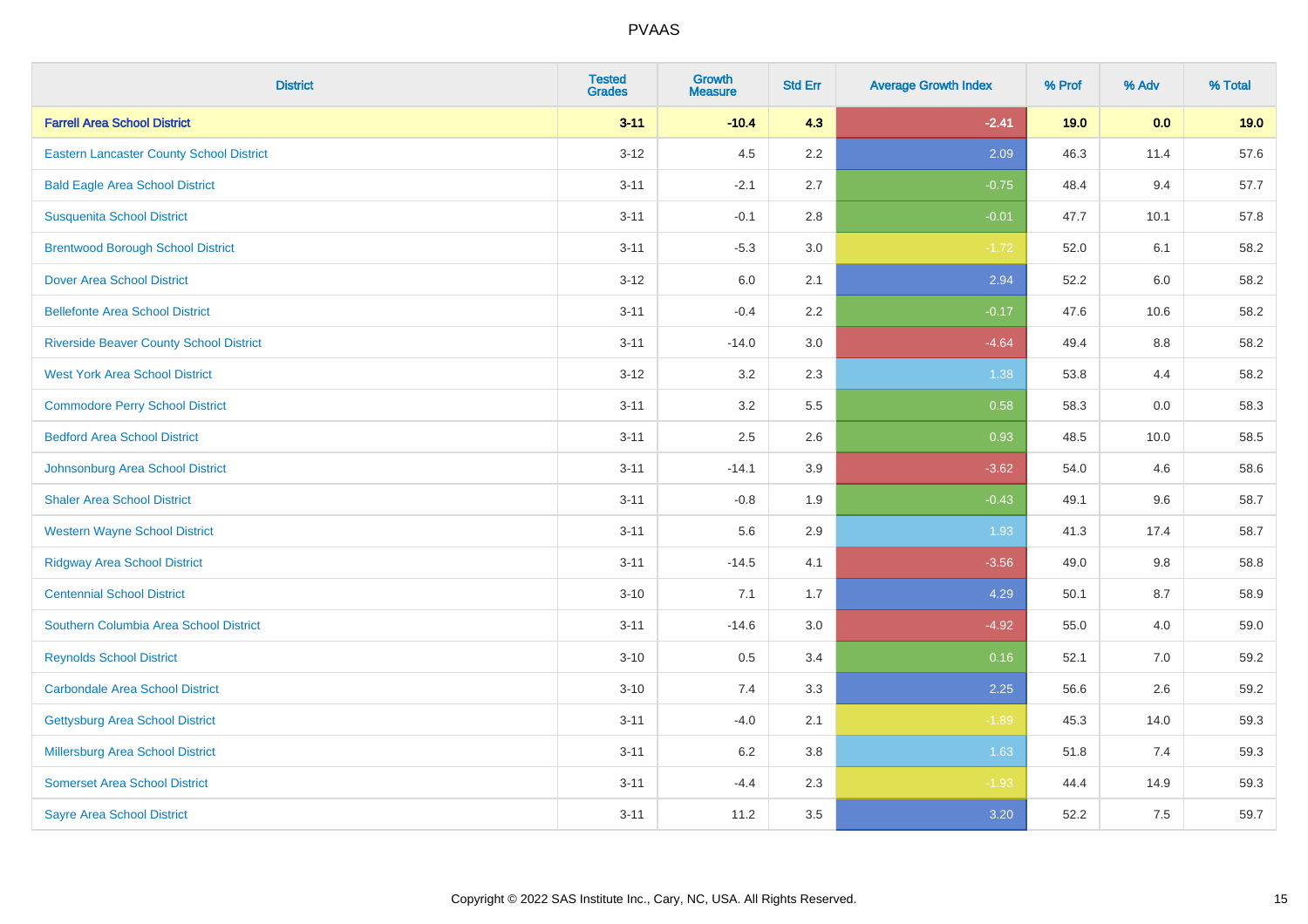| <b>District</b>                               | <b>Tested</b><br><b>Grades</b> | <b>Growth</b><br><b>Measure</b> | <b>Std Err</b> | <b>Average Growth Index</b> | % Prof | % Adv   | % Total |
|-----------------------------------------------|--------------------------------|---------------------------------|----------------|-----------------------------|--------|---------|---------|
| <b>Farrell Area School District</b>           | $3 - 11$                       | $-10.4$                         | 4.3            | $-2.41$                     | 19.0   | 0.0     | 19.0    |
| <b>Old Forge School District</b>              | $3 - 12$                       | $-5.9$                          | 3.4            | $-1.73$                     | 52.9   | 7.1     | 60.0    |
| <b>Apollo-Ridge School District</b>           | $3 - 12$                       | $-4.7$                          | 3.7            | $-1.24$                     | 50.0   | 10.0    | 60.0    |
| <b>Central Fulton School District</b>         | $3 - 11$                       | $-0.5$                          | 3.5            | $-0.14$                     | 51.4   | 8.6     | 60.0    |
| <b>Clarion Area School District</b>           | $3 - 11$                       | 10.3                            | 4.1            | 2.51                        | 45.4   | 14.6    | 60.0    |
| <b>Trinity Area School District</b>           | $3 - 11$                       | $-5.4$                          | 2.0            | $-2.71$                     | 48.3   | 11.8    | 60.1    |
| <b>Plum Borough School District</b>           | $3 - 11$                       | $-11.3$                         | 2.2            | $-5.19$                     | 51.1   | $9.0\,$ | 60.1    |
| <b>Wilmington Area School District</b>        | $3 - 11$                       | 7.5                             | 3.0            | 2.48                        | 55.1   | 5.1     | 60.2    |
| <b>Eastern Lebanon County School District</b> | $3 - 11$                       | 8.6                             | 2.2            | 3.84                        | 48.8   | 11.4    | 60.3    |
| <b>Carlisle Area School District</b>          | $3 - 11$                       | $-5.3$                          | 1.9            | $-2.81$                     | 54.0   | 6.3     | 60.3    |
| <b>Fort Cherry School District</b>            | $3 - 10$                       | $-5.9$                          | 3.8            | $-1.56$                     | 55.2   | $5.2\,$ | 60.3    |
| <b>Greenville Area School District</b>        | $3 - 11$                       | 0.7                             | 2.9            | 0.26                        | 53.4   | 6.9     | 60.3    |
| <b>Mohawk Area School District</b>            | $3 - 11$                       | $-7.5$                          | 3.1            | $-2.45$                     | 49.4   | 11.0    | 60.4    |
| <b>Spring Cove School District</b>            | $3 - 11$                       | 3.4                             | 2.5            | 1.33                        | 47.8   | 12.7    | 60.4    |
| <b>Palisades School District</b>              | $3 - 11$                       | $-8.7$                          | 2.8            | $-3.06$                     | 53.8   | 6.7     | 60.5    |
| <b>Punxsutawney Area School District</b>      | $3 - 11$                       | 4.2                             | 2.9            | 1.45                        | 55.0   | 5.5     | 60.6    |
| <b>Octorara Area School District</b>          | $3 - 11$                       | 9.1                             | 2.4            | 3.82                        | 52.1   | 8.5     | 60.6    |
| <b>Central Dauphin School District</b>        | $3 - 11$                       | 4.4                             | 1.3            | 3.32                        | 53.3   | 7.4     | 60.7    |
| <b>Mcguffey School District</b>               | $3 - 11$                       | 2.1                             | 2.6            | 0.81                        | 57.7   | 3.1     | 60.8    |
| <b>Montgomery Area School District</b>        | $3 - 11$                       | 10.7                            | 3.6            | 2.96                        | 48.7   | 12.4    | 61.1    |
| Ambridge Area School District                 | $3 - 12$                       | 9.1                             | 2.6            | 3.46                        | 50.4   | 10.7    | 61.1    |
| <b>Wellsboro Area School District</b>         | $3 - 11$                       | $-12.4$                         | 3.0            | $-4.11$                     | 49.2   | 11.9    | 61.1    |
| <b>Rose Tree Media School District</b>        | $3 - 10$                       | $-25.6$                         | 2.4            | $-10.76$                    | 54.8   | 6.4     | 61.2    |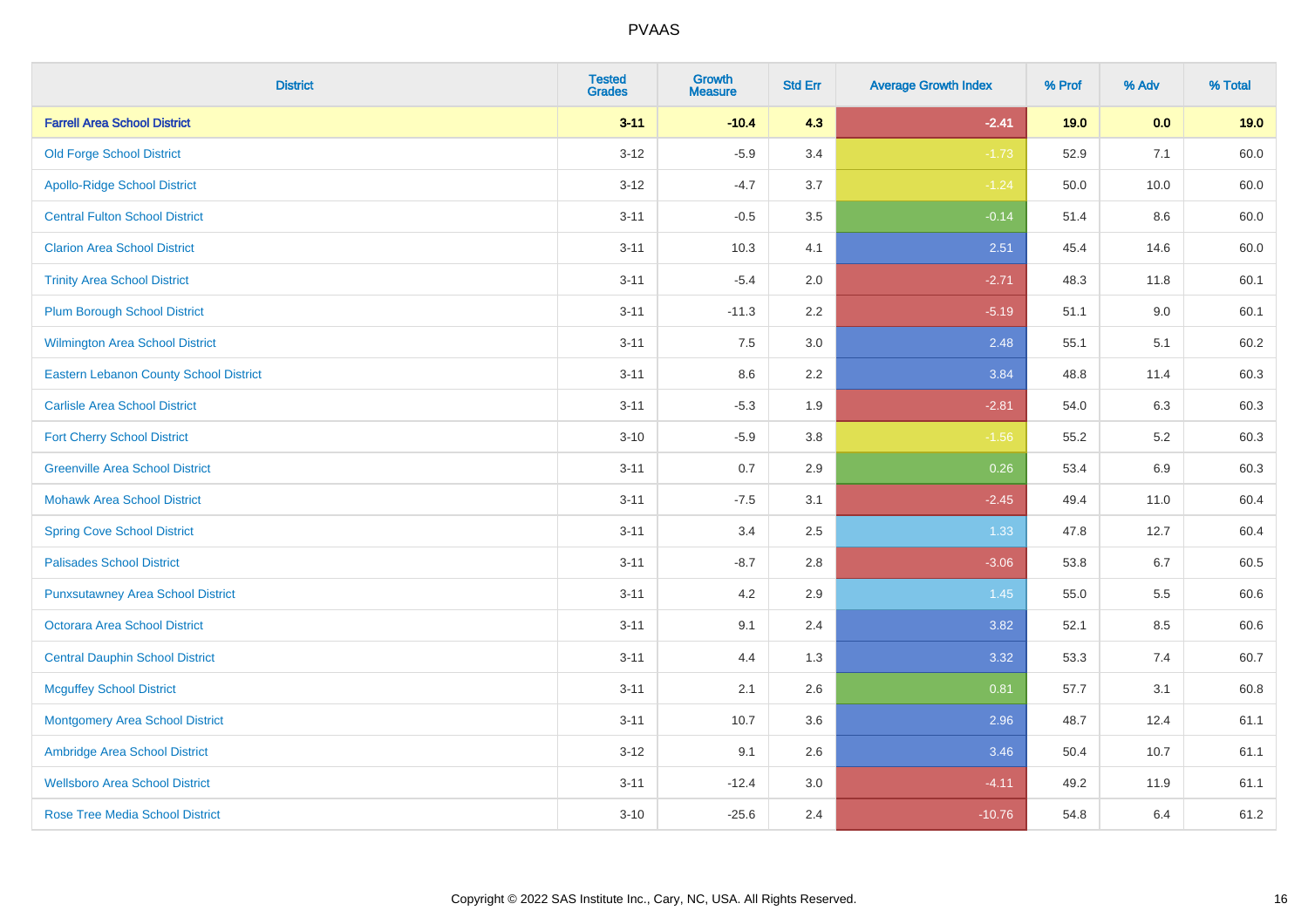| <b>District</b>                                | <b>Tested</b><br><b>Grades</b> | <b>Growth</b><br><b>Measure</b> | <b>Std Err</b> | <b>Average Growth Index</b> | % Prof | % Adv   | % Total |
|------------------------------------------------|--------------------------------|---------------------------------|----------------|-----------------------------|--------|---------|---------|
| <b>Farrell Area School District</b>            | $3 - 11$                       | $-10.4$                         | 4.3            | $-2.41$                     | 19.0   | 0.0     | 19.0    |
| Elizabethtown Area School District             | $3 - 12$                       | $-0.9$                          | 1.9            | $-0.47$                     | 50.0   | 11.2    | 61.2    |
| <b>Conewago Valley School District</b>         | $3 - 12$                       | $-0.9$                          | 2.0            | $-0.45$                     | 51.7   | 9.6     | 61.3    |
| <b>South Eastern School District</b>           | $3 - 11$                       | 0.9                             | 2.4            | 0.39                        | 54.8   | $6.6\,$ | 61.4    |
| Karns City Area School District                | $3 - 11$                       | $-6.0$                          | 2.9            | $-2.03$                     | 53.1   | 8.3     | 61.5    |
| <b>Union Area School District</b>              | $3 - 11$                       | 1.9                             | 4.3            | 0.44                        | 61.5   | 0.0     | 61.5    |
| <b>Newport School District</b>                 | $3-12$                         | 1.4                             | 3.5            | 0.41                        | 51.5   | 10.3    | 61.8    |
| <b>Lower Dauphin School District</b>           | $3 - 11$                       | 0.6                             | 1.9            | 0.33                        | 49.2   | 12.6    | 61.8    |
| <b>Fairfield Area School District</b>          | $3 - 11$                       | $-5.6$                          | 3.4            | $-1.66$                     | 57.9   | 4.0     | 61.8    |
| <b>Everett Area School District</b>            | $3 - 11$                       | 5.0                             | 3.4            | 1.47                        | 60.5   | 1.3     | 61.8    |
| <b>Upper Moreland Township School District</b> | $3 - 11$                       | $-5.0$                          | 2.2            | $-2.31$                     | 57.9   | 4.0     | 61.9    |
| <b>Line Mountain School District</b>           | $3 - 11$                       | 4.1                             | 3.2            | 1.27                        | 52.9   | 9.2     | 62.1    |
| <b>Homer-Center School District</b>            | $3 - 11$                       | 9.7                             | 3.6            | 2.70                        | 45.1   | 17.2    | 62.3    |
| <b>Palmerton Area School District</b>          | $3 - 11$                       | $-1.2$                          | 3.0            | $-0.39$                     | 57.4   | 5.0     | 62.4    |
| <b>Hopewell Area School District</b>           | $3 - 11$                       | 2.6                             | 2.7            | 0.97                        | 58.4   | 4.0     | 62.4    |
| <b>Dallas School District</b>                  | $3 - 11$                       | $-2.5$                          | 2.2            | $-1.12$                     | 54.9   | 7.6     | 62.4    |
| <b>Otto-Eldred School District</b>             | $3 - 11$                       | $-0.7$                          | 4.2            | $-0.15$                     | 56.2   | 6.2     | 62.5    |
| Daniel Boone Area School District              | $3 - 12$                       | 5.7                             | 2.0            | 2.88                        | 51.0   | 11.5    | 62.6    |
| Pen Argyl Area School District                 | $3 - 12$                       | 9.2                             | 2.7            | 3.46                        | 50.0   | 12.6    | 62.6    |
| <b>Windber Area School District</b>            | $3 - 11$                       | $-7.2$                          | 3.2            | $-2.24$                     | 55.4   | 7.2     | 62.6    |
| <b>Pleasant Valley School District</b>         | $3 - 11$                       | 3.1                             | 2.0            | 1.57                        | 57.2   | 5.5     | 62.8    |
| <b>Berlin Brothersvalley School District</b>   | $3 - 11$                       | 4.0                             | 4.2            | 0.96                        | 48.8   | 14.0    | 62.8    |
| Northwestern Lehigh School District            | $3 - 11$                       | 2.2                             | 2.3            | 0.93                        | 53.3   | 9.7     | 63.0    |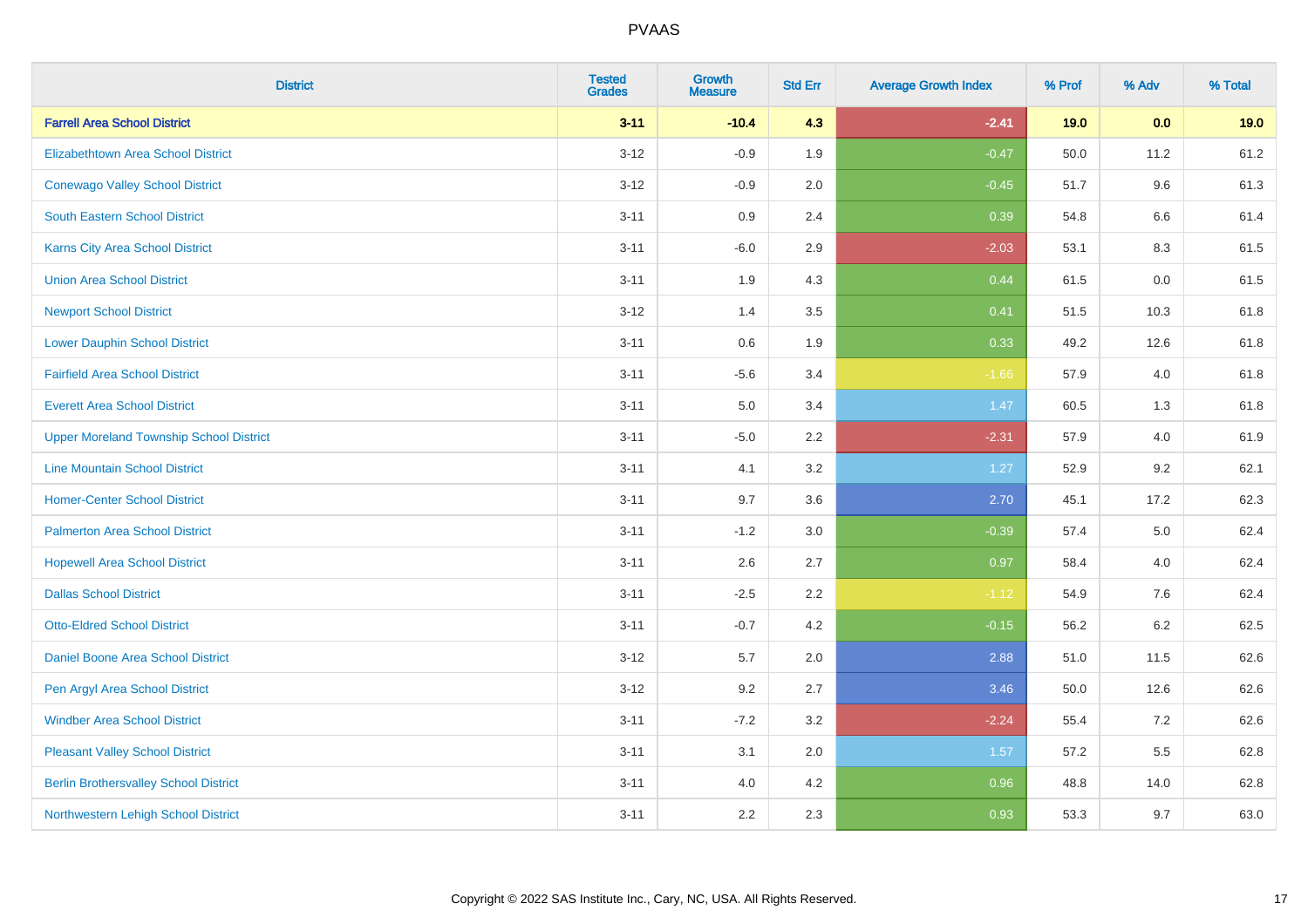| <b>District</b>                               | <b>Tested</b><br><b>Grades</b> | <b>Growth</b><br><b>Measure</b> | <b>Std Err</b> | <b>Average Growth Index</b> | % Prof | % Adv | % Total |
|-----------------------------------------------|--------------------------------|---------------------------------|----------------|-----------------------------|--------|-------|---------|
| <b>Farrell Area School District</b>           | $3 - 11$                       | $-10.4$                         | 4.3            | $-2.41$                     | 19.0   | 0.0   | 19.0    |
| <b>Western Beaver County School District</b>  | $3 - 11$                       | $-7.8$                          | 4.2            | $-1.87$                     | 56.5   | 6.5   | 63.0    |
| Northampton Area School District              | $3 - 11$                       | 4.0                             | 1.6            | 2.51                        | 52.3   | 10.8  | 63.1    |
| <b>Charleroi School District</b>              | $3 - 11$                       | $-2.6$                          | 3.0            | $-0.86$                     | 55.7   | 7.4   | 63.1    |
| <b>Chartiers Valley School District</b>       | $3 - 11$                       | $-1.7$                          | 2.0            | $-0.81$                     | 54.7   | 8.4   | 63.1    |
| Lake-Lehman School District                   | $3 - 11$                       | 10.8                            | 2.7            | 3.93                        | 55.3   | 7.9   | 63.2    |
| <b>Kennett Consolidated School District</b>   | $3 - 11$                       | 4.8                             | 1.8            | 2.61                        | 52.5   | 10.7  | 63.2    |
| <b>Bermudian Springs School District</b>      | $3 - 11$                       | $-5.5$                          | 2.9            | $-1.94$                     | 56.4   | 6.8   | 63.2    |
| <b>Shippensburg Area School District</b>      | $3 - 11$                       | 9.3                             | 1.9            | 4.84                        | 53.1   | 10.2  | 63.3    |
| <b>Warwick School District</b>                | $3 - 11$                       | 5.2                             | 1.9            | 2.76                        | 46.4   | 17.0  | 63.3    |
| <b>Lakeview School District</b>               | $3 - 11$                       | $-0.9$                          | 3.7            | $-0.24$                     | 60.3   | 3.2   | 63.5    |
| <b>Clarion-Limestone Area School District</b> | $3 - 12$                       | $-2.5$                          | 4.1            | $-0.60$                     | 56.8   | 6.8   | 63.6    |
| Southeastern Greene School District           | $3 - 10$                       | 3.3                             | 4.6            | 0.72                        | 57.6   | 6.1   | 63.6    |
| <b>Bentworth School District</b>              | $3 - 11$                       | 5.7                             | 3.2            | 1.75                        | 44.2   | 19.5  | 63.6    |
| <b>West Shore School District</b>             | $3 - 12$                       | $5.0\,$                         | 1.4            | 3.59                        | 54.2   | 9.4   | 63.6    |
| <b>Avella Area School District</b>            | $3 - 12$                       | $-0.3$                          | 4.7            | $-0.05$                     | 49.3   | 14.5  | 63.8    |
| <b>Upper Adams School District</b>            | $3 - 11$                       | 1.3                             | 2.9            | 0.47                        | 55.2   | 8.6   | 63.8    |
| <b>Coudersport Area School District</b>       | $3 - 11$                       | 7.7                             | 3.7            | 2.06                        | 55.7   | 8.2   | 63.9    |
| <b>Southmoreland School District</b>          | $3 - 11$                       | $-8.3$                          | 3.6            | $-2.32$                     | 56.8   | 7.2   | 64.0    |
| <b>Harbor Creek School District</b>           | $3 - 11$                       | $-7.1$                          | 2.7            | $-2.67$                     | 48.8   | 15.2  | 64.0    |
| <b>Mercer Area School District</b>            | $3 - 11$                       | $-0.2$                          | 3.3            | $-0.06$                     | 56.0   | 8.0   | 64.0    |
| <b>Ephrata Area School District</b>           | $3 - 11$                       | 5.6                             | 1.8            | 3.12                        | 54.7   | 9.5   | 64.2    |
| <b>Chartiers-Houston School District</b>      | $3 - 10$                       | $-8.6$                          | 3.5            | $-2.41$                     | 59.7   | 4.5   | 64.2    |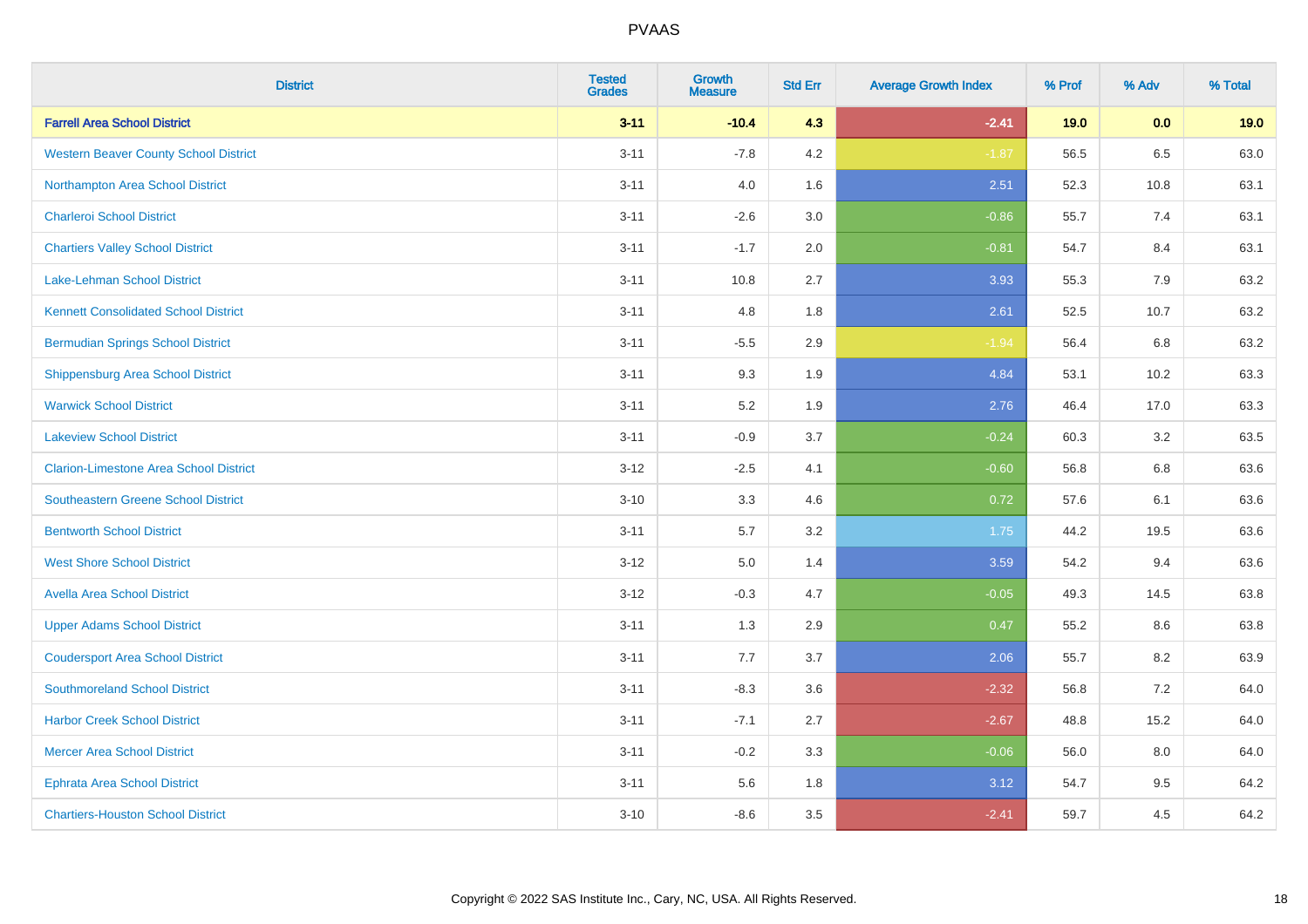| <b>District</b>                             | <b>Tested</b><br><b>Grades</b> | <b>Growth</b><br><b>Measure</b> | <b>Std Err</b> | <b>Average Growth Index</b> | % Prof | % Adv   | % Total |
|---------------------------------------------|--------------------------------|---------------------------------|----------------|-----------------------------|--------|---------|---------|
| <b>Farrell Area School District</b>         | $3 - 11$                       | $-10.4$                         | 4.3            | $-2.41$                     | 19.0   | 0.0     | 19.0    |
| <b>Dubois Area School District</b>          | $3 - 11$                       | $-6.2$                          | 2.0            | $-3.07$                     | 50.9   | 13.4    | 64.3    |
| <b>Belmont Charter School</b>               | $3 - 10$                       | 16.0                            | 6.5            | 2.45                        | 64.3   | $0.0\,$ | 64.3    |
| <b>Avonworth School District</b>            | $3 - 10$                       | $-12.6$                         | 3.1            | $-4.01$                     | 59.8   | 4.6     | 64.4    |
| <b>Penn Manor School District</b>           | $3 - 11$                       | $-0.4$                          | 1.6            | $-0.25$                     | 51.9   | 12.6    | 64.5    |
| <b>Albert Gallatin Area School District</b> | $3 - 11$                       | $-0.8$                          | 2.4            | $-0.32$                     | 54.5   | 10.0    | 64.6    |
| Shenango Area School District               | $3 - 11$                       | $-2.6$                          | 3.3            | $-0.79$                     | 50.6   | 13.9    | 64.6    |
| <b>Wyoming Area School District</b>         | $3 - 10$                       | $-1.3$                          | 2.6            | $-0.50$                     | 53.8   | 10.8    | 64.6    |
| <b>Blackhawk School District</b>            | $3 - 11$                       | 4.7                             | 2.3            | 2.01                        | 55.8   | $8.8\,$ | 64.6    |
| <b>Montoursville Area School District</b>   | $3 - 12$                       | 10.8                            | 2.5            | 4.24                        | 44.6   | 20.1    | 64.8    |
| <b>Manheim Central School District</b>      | $3 - 11$                       | 2.1                             | 2.1            | 1.01                        | 53.2   | 11.6    | 64.8    |
| Lampeter-Strasburg School District          | $3-12$                         | $-8.6$                          | 2.0            | $-4.33$                     | 55.1   | $9.8\,$ | 64.8    |
| <b>Cocalico School District</b>             | $3 - 11$                       | 10.6                            | 2.0            | 5.18                        | 50.8   | 14.1    | 64.8    |
| 21st Century Cyber Charter School           | $6 - 12$                       | 5.7                             | 2.3            | 2.50                        | 56.7   | 8.3     | 65.0    |
| Penns Valley Area School District           | $3-12$                         | 14.0                            | 2.9            | 4.80                        | 41.9   | 23.1    | 65.0    |
| <b>West Perry School District</b>           | $3 - 11$                       | 12.5                            | 2.5            | 4.99                        | 56.6   | 8.4     | 65.0    |
| <b>Fleetwood Area School District</b>       | $3 - 10$                       | 12.2                            | 2.2            | 5.68                        | 53.5   | 11.6    | 65.2    |
| <b>Bellwood-Antis School District</b>       | $3 - 10$                       | $-1.2$                          | 3.2            | $-0.39$                     | 55.1   | 10.1    | 65.2    |
| Saint Marys Area School District            | $3 - 11$                       | 7.8                             | 2.6            | 3.04                        | 57.0   | 8.2     | 65.2    |
| <b>Schuylkill Valley School District</b>    | $3 - 11$                       | 1.4                             | 2.5            | 0.56                        | 55.1   | 10.2    | 65.3    |
| <b>Allegheny Valley School District</b>     | $3 - 11$                       | 8.5                             | 3.9            | 2.17                        | 53.1   | 12.2    | 65.3    |
| <b>Wayne Highlands School District</b>      | $3 - 11$                       | 7.8                             | 2.4            | 3.23                        | 52.3   | 13.1    | 65.4    |
| <b>Keystone Oaks School District</b>        | $3 - 11$                       | 5.5                             | 2.6            | 2.07                        | 53.2   | 12.1    | 65.4    |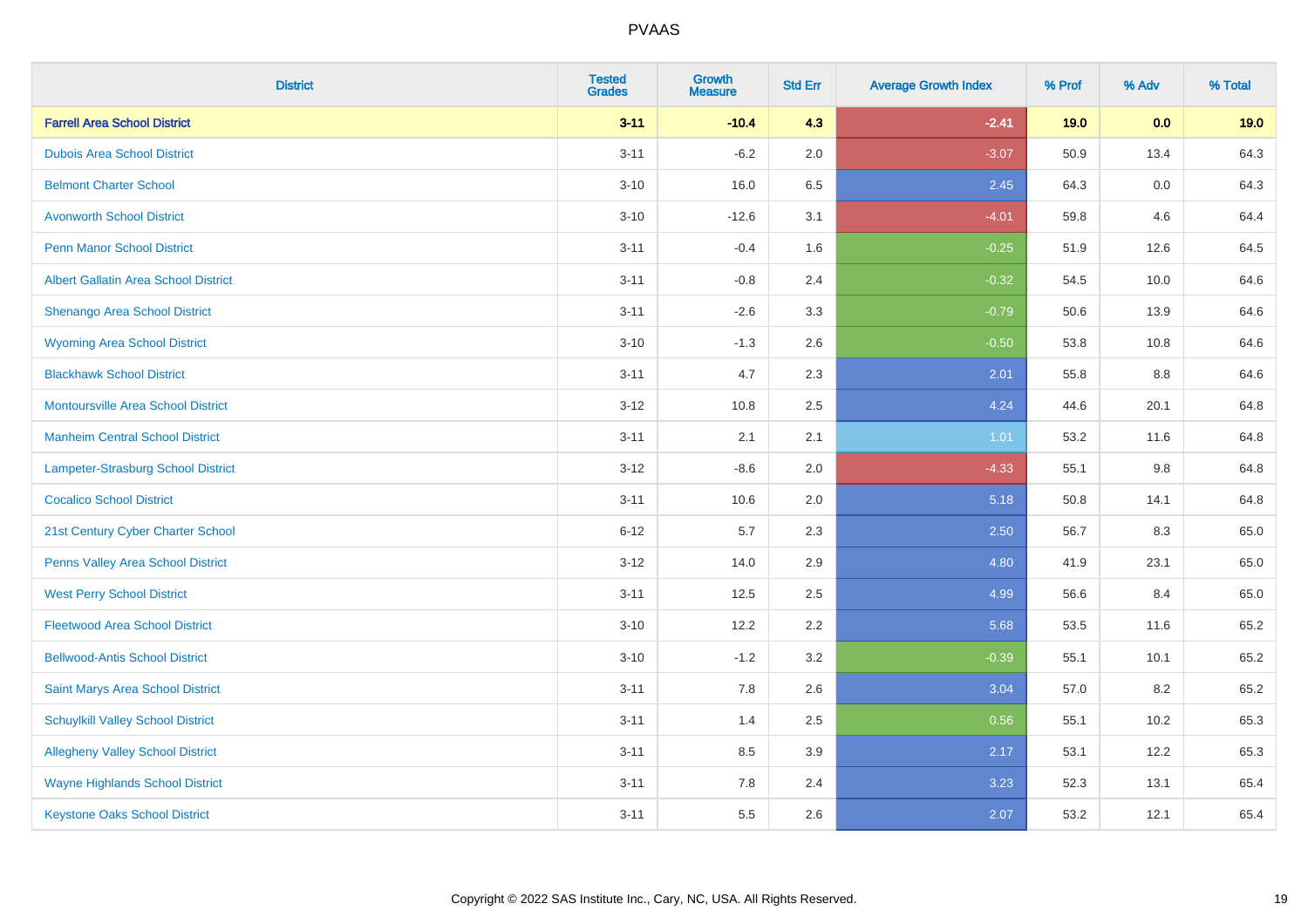| <b>District</b>                             | <b>Tested</b><br><b>Grades</b> | <b>Growth</b><br><b>Measure</b> | <b>Std Err</b> | <b>Average Growth Index</b> | % Prof | % Adv | % Total |
|---------------------------------------------|--------------------------------|---------------------------------|----------------|-----------------------------|--------|-------|---------|
| <b>Farrell Area School District</b>         | $3 - 11$                       | $-10.4$                         | 4.3            | $-2.41$                     | 19.0   | 0.0   | 19.0    |
| <b>Littlestown Area School District</b>     | $3 - 11$                       | 11.4                            | 2.5            | 4.62                        | 55.2   | 10.4  | 65.6    |
| <b>Slippery Rock Area School District</b>   | $3 - 11$                       | $-6.3$                          | 2.5            | $-2.51$                     | 56.2   | 9.5   | 65.7    |
| <b>Central Valley School District</b>       | $3 - 10$                       | 4.8                             | 2.4            | 1.98                        | 56.9   | 9.0   | 65.9    |
| <b>Gateway School District</b>              | $3 - 11$                       | 0.8                             | 2.2            | 0.38                        | 52.1   | 13.8  | 65.9    |
| <b>Central Cambria School District</b>      | $3 - 11$                       | $3.0\,$                         | 2.5            | 1.17                        | 56.2   | 9.7   | 66.0    |
| Indiana Area School District                | $3 - 11$                       | $-5.3$                          | 2.3            | $-2.28$                     | 47.6   | 18.4  | 66.1    |
| <b>Wyalusing Area School District</b>       | $3 - 12$                       | $8.8\,$                         | 3.3            | 2.68                        | 54.6   | 11.7  | 66.2    |
| <b>Springfield Township School District</b> | $3 - 11$                       | $-18.9$                         | 3.2            | $-5.88$                     | 62.6   | 3.6   | 66.3    |
| <b>Boyertown Area School District</b>       | $3 - 11$                       | $-4.7$                          | 1.5            | $-3.17$                     | 55.2   | 11.3  | 66.5    |
| <b>Quakertown Community School District</b> | $3 - 12$                       | $-4.4$                          | 1.6            | $-2.70$                     | 56.5   | 10.0  | 66.6    |
| New Brighton Area School District           | $3 - 11$                       | 4.6                             | 3.1            | 1.47                        | 60.9   | 5.8   | 66.7    |
| <b>Oswayo Valley School District</b>        | $3 - 12$                       | 8.5                             | 5.0            | 1.68                        | 50.0   | 16.7  | 66.7    |
| <b>Hanover Public School District</b>       | $3 - 11$                       | 5.2                             | 2.8            | 1.83                        | 52.2   | 14.4  | 66.7    |
| Pennsylvania Leadership Charter School      | $3 - 11$                       | 4.6                             | 2.2            | 2.13                        | 55.4   | 11.2  | 66.7    |
| <b>Belle Vernon Area School District</b>    | $3 - 11$                       | 6.5                             | 2.6            | 2.44                        | 55.6   | 11.1  | 66.7    |
| <b>Hermitage School District</b>            | $3 - 12$                       | $3.8\,$                         | 2.4            | 1.60                        | 57.5   | 9.3   | 66.8    |
| Selinsgrove Area School District            | $3 - 12$                       | 8.3                             | 2.3            | 3.54                        | 56.8   | 10.0  | 66.8    |
| <b>United School District</b>               | $3 - 11$                       | 2.1                             | 3.4            | 0.63                        | 60.3   | 6.6   | 66.9    |
| <b>Central York School District</b>         | $3 - 12$                       | 12.3                            | 1.7            | 7.20                        | 55.5   | 11.5  | 67.0    |
| <b>Baldwin-Whitehall School District</b>    | $3 - 11$                       | 1.8                             | 1.9            | 0.94                        | 58.6   | 8.6   | 67.1    |
| <b>Wilson School District</b>               | $3 - 12$                       | 8.8                             | 1.5            | 5.96                        | 52.6   | 14.6  | 67.2    |
| <b>Perkiomen Valley School District</b>     | $3 - 11$                       | $-3.5$                          | 1.6            | $-2.18$                     | 53.8   | 13.4  | 67.2    |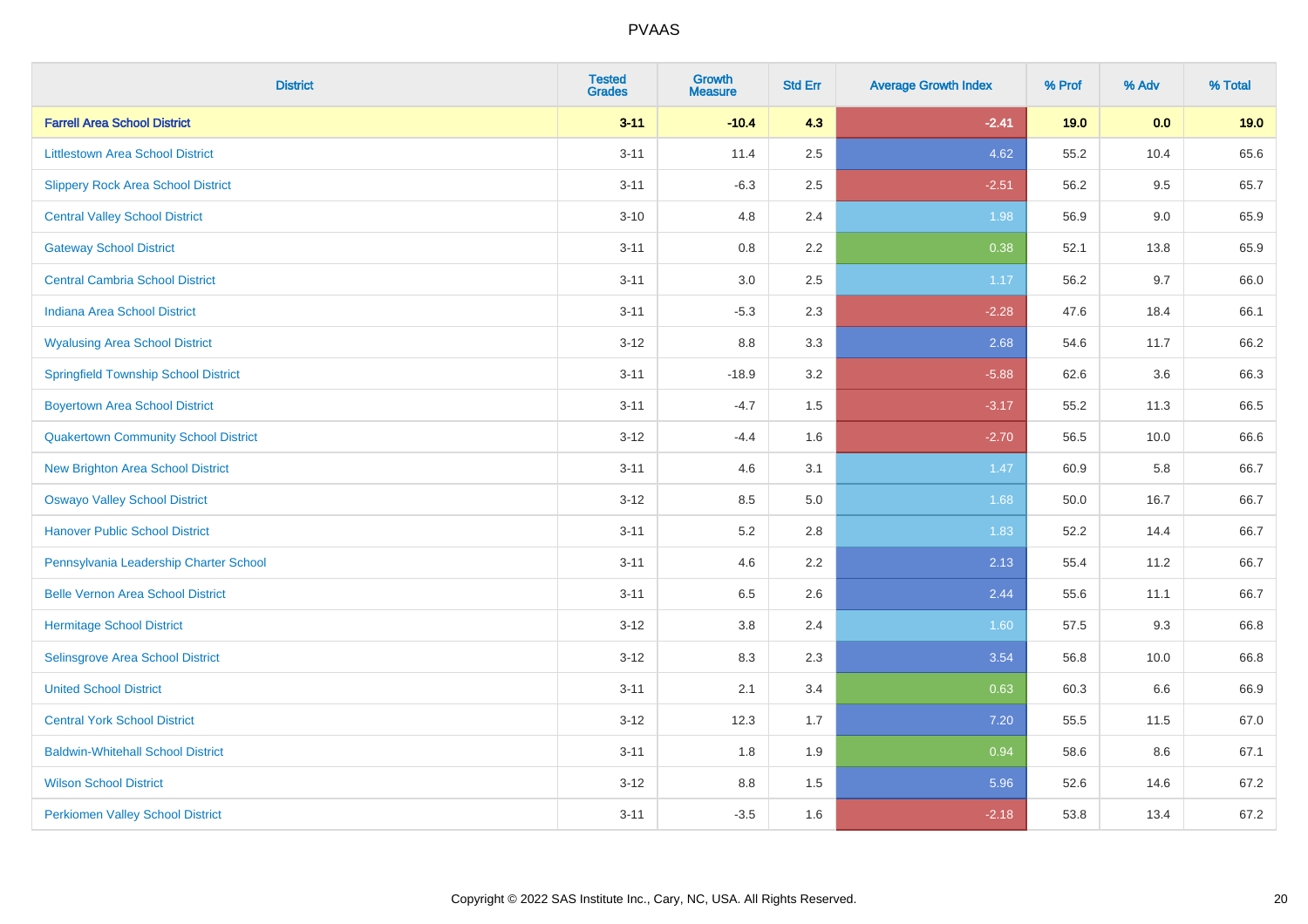| <b>District</b>                                 | <b>Tested</b><br><b>Grades</b> | <b>Growth</b><br><b>Measure</b> | <b>Std Err</b> | <b>Average Growth Index</b> | % Prof | % Adv   | % Total |
|-------------------------------------------------|--------------------------------|---------------------------------|----------------|-----------------------------|--------|---------|---------|
| <b>Farrell Area School District</b>             | $3 - 11$                       | $-10.4$                         | 4.3            | $-2.41$                     | 19.0   | 0.0     | 19.0    |
| <b>General Mclane School District</b>           | $3 - 11$                       | 3.1                             | 2.9            | 1.07                        | 62.3   | 4.9     | 67.2    |
| <b>South Park School District</b>               | $3 - 11$                       | $-11.3$                         | 2.7            | $-4.23$                     | 53.5   | 13.7    | 67.3    |
| <b>East Penn School District</b>                | $3 - 11$                       | 4.1                             | 1.3            | 3.27                        | 55.8   | 11.5    | 67.3    |
| Leechburg Area School District                  | $3 - 11$                       | 4.4                             | 4.0            | 1.09                        | 47.8   | 19.6    | 67.4    |
| Pennsylvania Virtual Charter School             | $3 - 11$                       | 11.8                            | 3.5            | 3.37                        | 56.5   | 11.1    | 67.6    |
| <b>Westinghouse Arts Academy Charter School</b> | $9 - 10$                       | $-0.7$                          | 3.6            | $-0.19$                     | 59.2   | 8.4     | 67.6    |
| <b>Northeastern York School District</b>        | $3 - 11$                       | 5.9                             | 2.0            | 3.03                        | 51.1   | 16.6    | 67.6    |
| <b>Bloomsburg Area School District</b>          | $3 - 10$                       | 0.7                             | 3.0            | 0.23                        | 55.9   | 11.8    | 67.6    |
| <b>Abington School District</b>                 | $3 - 10$                       | $-11.5$                         | 1.9            | $-6.00$                     | 56.2   | 11.6    | 67.8    |
| <b>Kiski Area School District</b>               | $3 - 11$                       | $-3.7$                          | 2.0            | $-1.86$                     | 57.4   | 10.4    | 67.8    |
| <b>Neshannock Township School District</b>      | $3 - 10$                       | $-9.7$                          | 2.9            | $-3.34$                     | 62.4   | 5.6     | 67.9    |
| <b>Hempfield School District</b>                | $3 - 11$                       | 0.1                             | 1.4            | 0.08                        | 58.2   | $9.9\,$ | 68.2    |
| <b>Neshaminy School District</b>                | $3 - 11$                       | 4.0                             | 1.3            | 3.02                        | 58.7   | 9.5     | 68.2    |
| <b>Ellwood City Area School District</b>        | $3 - 11$                       | $-4.2$                          | 3.2            | $-1.29$                     | 54.1   | 14.1    | 68.2    |
| <b>Uniontown Area School District</b>           | $3 - 11$                       | 6.0                             | 3.2            | 1.87                        | 62.4   | 5.9     | 68.2    |
| <b>South Western School District</b>            | $3 - 12$                       | 3.9                             | 1.9            | 2.08                        | 60.2   | 8.1     | 68.3    |
| Renaissance Academy Charter School              | $3 - 11$                       | 8.3                             | 3.3            | 2.54                        | 45.6   | 22.8    | 68.4    |
| <b>Valley View School District</b>              | $3 - 11$                       | 18.1                            | 2.4            | 7.42                        | 53.7   | 14.7    | 68.4    |
| <b>Quaker Valley School District</b>            | $3 - 11$                       | $-2.8$                          | 2.6            | $-1.08$                     | 55.2   | 13.2    | 68.4    |
| <b>North Pocono School District</b>             | $3 - 11$                       | $-2.3$                          | 3.4            | $-0.68$                     | 52.0   | 16.4    | 68.5    |
| <b>Central Columbia School District</b>         | $3 - 12$                       | $-4.8$                          | 2.6            | $-1.86$                     | 53.7   | 14.8    | 68.5    |
| <b>Seneca Valley School District</b>            | $3 - 11$                       | $-1.4$                          | 1.4            | $-0.99$                     | 57.2   | 11.4    | 68.6    |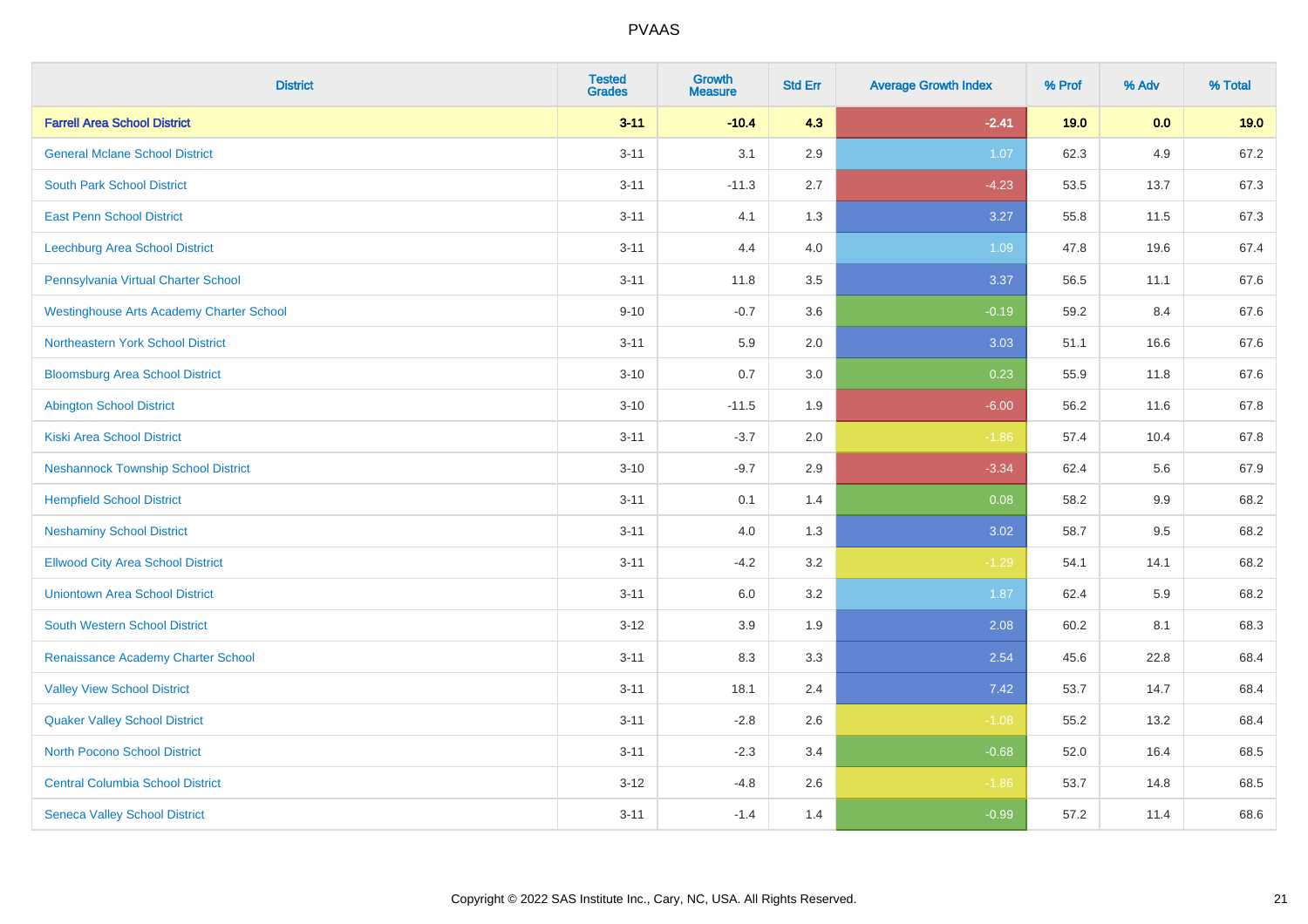| <b>District</b>                           | <b>Tested</b><br><b>Grades</b> | <b>Growth</b><br><b>Measure</b> | <b>Std Err</b> | <b>Average Growth Index</b> | % Prof | % Adv | % Total |
|-------------------------------------------|--------------------------------|---------------------------------|----------------|-----------------------------|--------|-------|---------|
| <b>Farrell Area School District</b>       | $3 - 11$                       | $-10.4$                         | 4.3            | $-2.41$                     | 19.0   | 0.0   | 19.0    |
| <b>Manheim Township School District</b>   | $3 - 12$                       | $-0.9$                          | 1.6            | $-0.58$                     | 53.2   | 15.5  | 68.7    |
| <b>Sharpsville Area School District</b>   | $3 - 11$                       | $-1.4$                          | 3.5            | $-0.40$                     | 55.2   | 13.4  | 68.7    |
| <b>Kutztown Area School District</b>      | $3 - 12$                       | $-0.2$                          | 3.2            | $-0.05$                     | 55.4   | 13.3  | 68.7    |
| Northern York County School District      | $3 - 11$                       | 15.6                            | 2.0            | 7.98                        | 57.4   | 11.5  | 68.8    |
| <b>Eastern York School District</b>       | $3 - 11$                       | 9.6                             | 2.6            | 3.71                        | 56.3   | 12.6  | 68.9    |
| <b>School Lane Charter School</b>         | $3 - 11$                       | 12.4                            | 3.6            | 3.43                        | 59.1   | 9.8   | 68.9    |
| <b>Owen J Roberts School District</b>     | $3 - 11$                       | $-12.3$                         | 1.6            | $-7.61$                     | 57.0   | 11.9  | 69.0    |
| <b>Saucon Valley School District</b>      | $3 - 11$                       | 14.7                            | 2.5            | 5.98                        | 48.7   | 20.2  | 69.0    |
| <b>Nazareth Area School District</b>      | $3 - 11$                       | $-4.7$                          | 1.7            | $-2.82$                     | 59.2   | 9.9   | 69.0    |
| <b>Sullivan County School District</b>    | $3 - 10$                       | $-4.0$                          | 4.4            | $-0.90$                     | 66.7   | 2.6   | 69.2    |
| Penn Cambria School District              | $3 - 11$                       | $-0.0$                          | 2.7            | $-0.01$                     | 61.5   | 7.7   | 69.2    |
| East Pennsboro Area School District       | $3 - 11$                       | $-4.2$                          | 2.5            | $-1.71$                     | 60.8   | 8.5   | 69.3    |
| <b>Hollidaysburg Area School District</b> | $3 - 11$                       | 6.0                             | 2.1            | 2.88                        | 57.1   | 12.3  | 69.4    |
| <b>Ligonier Valley School District</b>    | $3 - 11$                       | 4.2                             | 3.1            | 1.34                        | 59.1   | 10.3  | 69.5    |
| <b>Greater Latrobe School District</b>    | $3 - 11$                       | 0.6                             | 1.9            | 0.31                        | 55.5   | 14.1  | 69.5    |
| <b>Girard School District</b>             | $3 - 11$                       | $-0.6$                          | 2.7            | $-0.22$                     | 53.9   | 15.6  | 69.6    |
| <b>Fort Leboeuf School District</b>       | $3 - 11$                       | 11.7                            | 2.5            | 4.73                        | 48.5   | 21.1  | 69.6    |
| South Butler County School District       | $3 - 10$                       | 3.9                             | 2.5            | 1.54                        | 53.1   | 16.6  | 69.7    |
| <b>Donegal School District</b>            | $3 - 12$                       | 3.1                             | 2.4            | 1.29                        | 60.6   | 9.1   | 69.7    |
| <b>Millcreek Township School District</b> | $3 - 11$                       | 3.1                             | 1.5            | 2.06                        | 55.6   | 14.2  | 69.7    |
| <b>Northgate School District</b>          | $3 - 11$                       | 6.3                             | 3.6            | 1.73                        | 53.3   | 16.7  | 70.0    |
| <b>Spring Grove Area School District</b>  | $3 - 11$                       | 5.6                             | 2.1            | 2.68                        | 55.1   | 15.0  | 70.1    |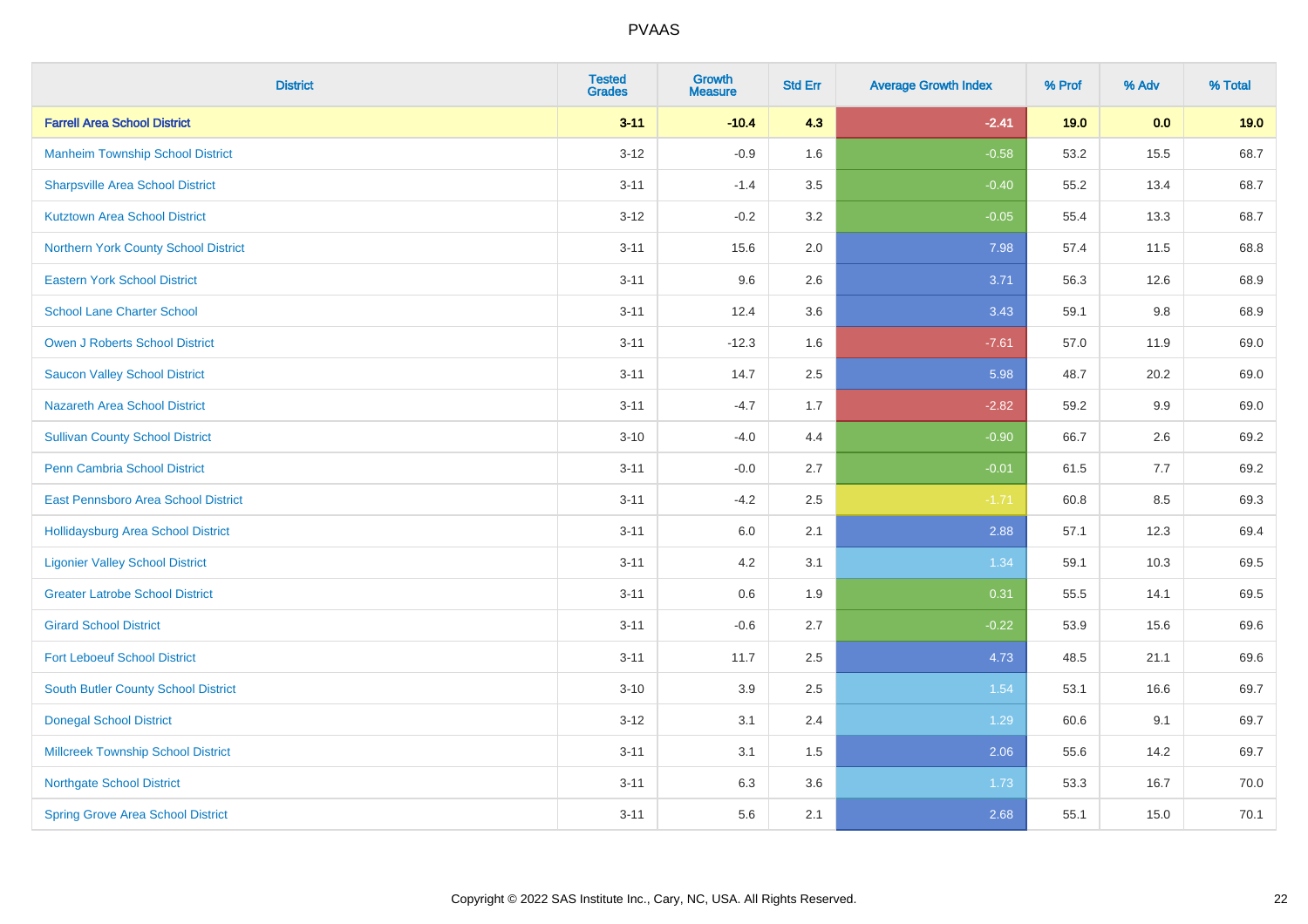| <b>District</b>                             | <b>Tested</b><br><b>Grades</b> | Growth<br><b>Measure</b> | <b>Std Err</b> | <b>Average Growth Index</b> | % Prof | % Adv | % Total |
|---------------------------------------------|--------------------------------|--------------------------|----------------|-----------------------------|--------|-------|---------|
| <b>Farrell Area School District</b>         | $3 - 11$                       | $-10.4$                  | 4.3            | $-2.41$                     | 19.0   | 0.0   | 19.0    |
| <b>Marple Newtown School District</b>       | $3 - 11$                       | 2.0                      | 2.4            | 0.81                        | 57.6   | 12.8  | 70.4    |
| <b>Phoenixville Area School District</b>    | $3 - 11$                       | $-1.7$                   | 2.1            | $-0.83$                     | 59.9   | 10.6  | 70.5    |
| <b>Brookville Area School District</b>      | $3 - 11$                       | 6.9                      | 3.0            | 2.30                        | 55.2   | 15.6  | 70.8    |
| <b>Upper Perkiomen School District</b>      | $3 - 11$                       | 22.1                     | 2.1            | 10.74                       | 57.7   | 13.2  | 70.9    |
| Mechanicsburg Area School District          | $3 - 11$                       | 5.9                      | 1.8            | 3.29                        | 57.2   | 13.7  | 70.9    |
| <b>Camp Hill School District</b>            | $3 - 12$                       | 2.3                      | 3.0            | 0.78                        | 53.6   | 17.5  | 71.1    |
| <b>Halifax Area School District</b>         | $3 - 11$                       | 4.7                      | 3.9            | 1.22                        | 61.5   | 9.6   | 71.2    |
| <b>Delaware Valley School District</b>      | $3 - 11$                       | 12.6                     | 1.8            | 6.93                        | 55.2   | 16.2  | 71.4    |
| Conemaugh Township Area School District     | $3 - 12$                       | $-3.7$                   | 3.4            | $-1.09$                     | 53.8   | 17.6  | 71.4    |
| <b>Midd-West School District</b>            | $3 - 11$                       | 10.3                     | 2.7            | 3.80                        | 58.0   | 13.4  | 71.4    |
| Northern Bedford County School District     | $3 - 11$                       | 16.5                     | 3.6            | 4.58                        | 51.7   | 20.0  | 71.7    |
| Palmyra Area School District                | $3 - 11$                       | 5.6                      | 1.9            | 2.96                        | 56.4   | 15.6  | 72.0    |
| <b>Greencastle-Antrim School District</b>   | $3 - 11$                       | $-3.0$                   | 2.2            | $-1.36$                     | 62.4   | 9.9   | 72.3    |
| <b>Burrell School District</b>              | $3 - 11$                       | 4.5                      | 3.1            | 1.48                        | 58.5   | 13.8  | 72.3    |
| <b>Laurel School District</b>               | $3 - 11$                       | 1.8                      | 3.1            | 0.59                        | 70.1   | 2.3   | 72.4    |
| <b>Derry Area School District</b>           | $3 - 11$                       | 13.2                     | 2.8            | 4.69                        | 60.0   | 12.5  | 72.5    |
| <b>North Penn School District</b>           | $3 - 11$                       | 9.1                      | 1.1            | 8.36                        | 55.8   | 17.0  | 72.8    |
| <b>Southern York County School District</b> | $3 - 11$                       | 14.2                     | 2.1            | 6.91                        | 55.1   | 18.1  | 73.1    |
| <b>North Hills School District</b>          | $3 - 11$                       | $-1.8$                   | 1.8            | $-0.96$                     | 59.1   | 14.1  | 73.2    |
| <b>Wyomissing Area School District</b>      | $3 - 12$                       | 0.8                      | 2.6            | 0.33                        | 55.7   | 17.6  | 73.3    |
| <b>Hempfield Area School District</b>       | $3 - 12$                       | 4.6                      | 1.6            | 2.86                        | 53.5   | 20.1  | 73.6    |
| <b>Riverview School District</b>            | $3 - 11$                       | $-4.6$                   | 3.8            | $-1.20$                     | 57.9   | 15.8  | 73.7    |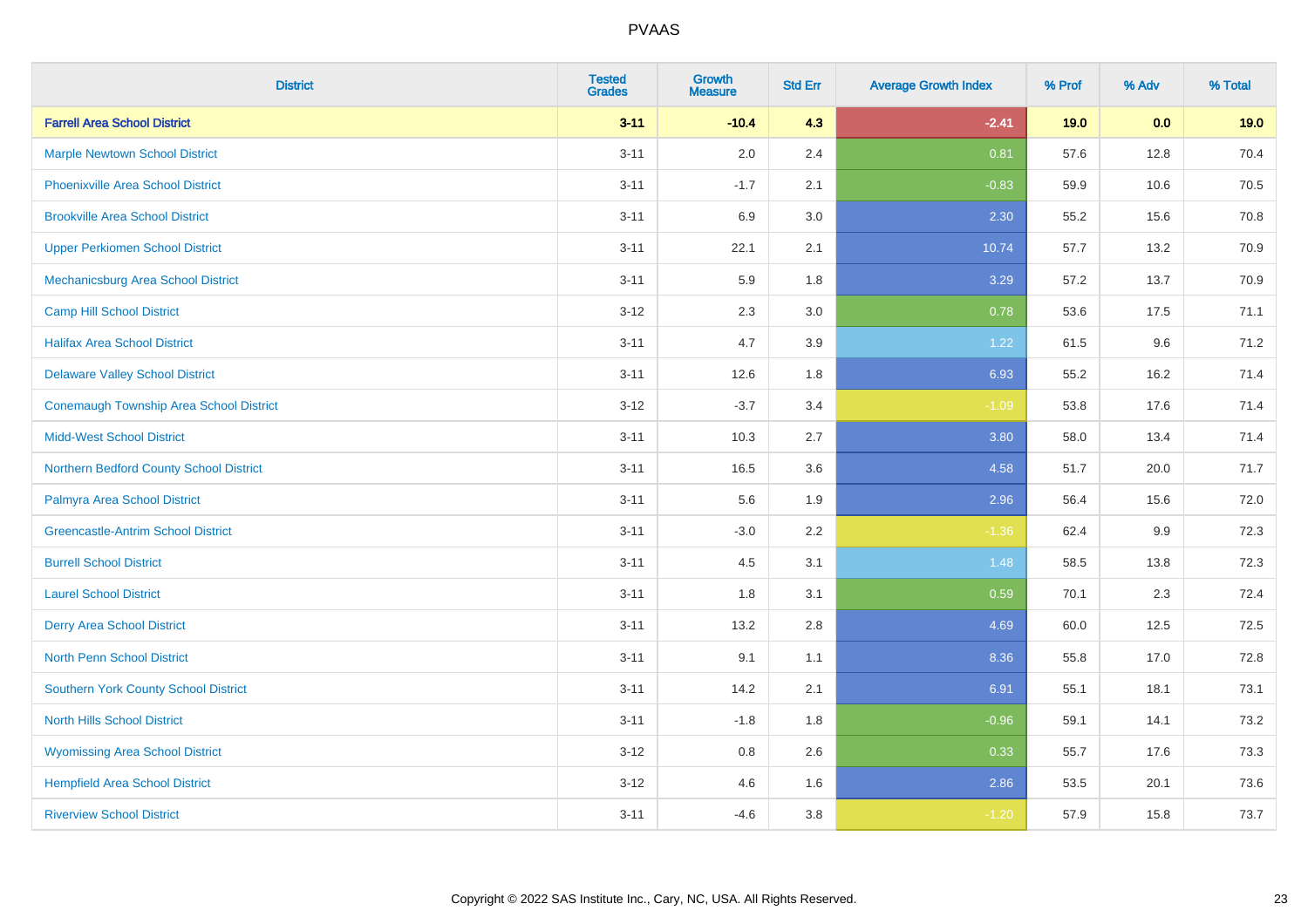| <b>District</b>                                    | <b>Tested</b><br><b>Grades</b> | <b>Growth</b><br><b>Measure</b> | <b>Std Err</b> | <b>Average Growth Index</b> | % Prof | % Adv | % Total |
|----------------------------------------------------|--------------------------------|---------------------------------|----------------|-----------------------------|--------|-------|---------|
| <b>Farrell Area School District</b>                | $3 - 11$                       | $-10.4$                         | 4.3            | $-2.41$                     | 19.0   | 0.0   | 19.0    |
| <b>Conestoga Valley School District</b>            | $3 - 11$                       | 8.7                             | 1.8            | 4.69                        | 60.3   | 13.5  | 73.8    |
| <b>Dallastown Area School District</b>             | $3 - 11$                       | 13.5                            | 1.5            | 8.84                        | 56.0   | 17.9  | 73.8    |
| <b>Beaver Area School District</b>                 | $3 - 10$                       | 4.7                             | 2.4            | 1.94                        | 57.4   | 16.8  | 74.2    |
| <b>Lincoln Park Performing Arts Charter School</b> | $7 - 11$                       | 3.6                             | 2.5            | 1.42                        | 59.6   | 14.7  | 74.3    |
| <b>Crestwood School District</b>                   | $3 - 11$                       | $-0.4$                          | 2.4            | $-0.17$                     | 57.4   | 17.0  | 74.4    |
| <b>Abington Heights School District</b>            | $3 - 11$                       | 13.5                            | 2.2            | 6.27                        | 58.3   | 16.2  | 74.5    |
| <b>Canon-Mcmillan School District</b>              | $3 - 11$                       | $-0.8$                          | 1.6            | $-0.50$                     | 58.7   | 15.9  | 74.6    |
| <b>Fairview School District</b>                    | $3 - 11$                       | 3.4                             | 2.6            | 1.32                        | 57.2   | 17.6  | 74.8    |
| <b>Avon Grove School District</b>                  | $3 - 10$                       | 10.0                            | 1.6            | 6.26                        | 56.3   | 18.6  | 74.9    |
| <b>Greenwood School District</b>                   | $3 - 11$                       | 15.9                            | 3.9            | 4.11                        | 50.0   | 25.0  | 75.0    |
| <b>Freeport Area School District</b>               | $3 - 10$                       | 9.7                             | 2.5            | 3.91                        | 57.5   | 17.8  | 75.3    |
| <b>Avon Grove Charter School</b>                   | $3 - 11$                       | 9.0                             | 2.9            | 3.13                        | 58.8   | 16.7  | 75.5    |
| <b>Lewisburg Area School District</b>              | $3 - 11$                       | $-2.7$                          | 2.6            | $-1.03$                     | 57.0   | 18.5  | 75.6    |
| <b>Danville Area School District</b>               | $3 - 11$                       | 0.4                             | 2.6            | 0.15                        | 57.4   | 18.4  | 75.7    |
| <b>Mars Area School District</b>                   | $3 - 10$                       | 5.7                             | 2.1            | 2.75                        | 57.9   | 18.2  | 76.1    |
| West Jefferson Hills School District               | $3 - 11$                       | 1.8                             | 2.1            | 0.88                        | 55.7   | 20.8  | 76.4    |
| <b>Montour School District</b>                     | $3 - 11$                       | $-1.8$                          | 2.1            | $-0.88$                     | 61.4   | 15.1  | 76.5    |
| <b>Souderton Area School District</b>              | $3 - 11$                       | 12.4                            | 1.5            | 8.28                        | 61.7   | 15.2  | 76.9    |
| <b>North East School District</b>                  | $3 - 11$                       | $-9.3$                          | 3.1            | $-3.02$                     | 62.6   | 14.4  | 77.0    |
| <b>Tyrone Area School District</b>                 | $3-12$                         | 19.7                            | 2.5            | 7.87                        | 60.4   | 16.7  | 77.1    |
| <b>Moon Area School District</b>                   | $3 - 11$                       | 8.2                             | 1.9            | 4.25                        | 58.7   | 18.5  | 77.2    |
| <b>Spring-Ford Area School District</b>            | $3 - 11$                       | 6.0                             | 1.3            | 4.46                        | 60.8   | 16.5  | 77.4    |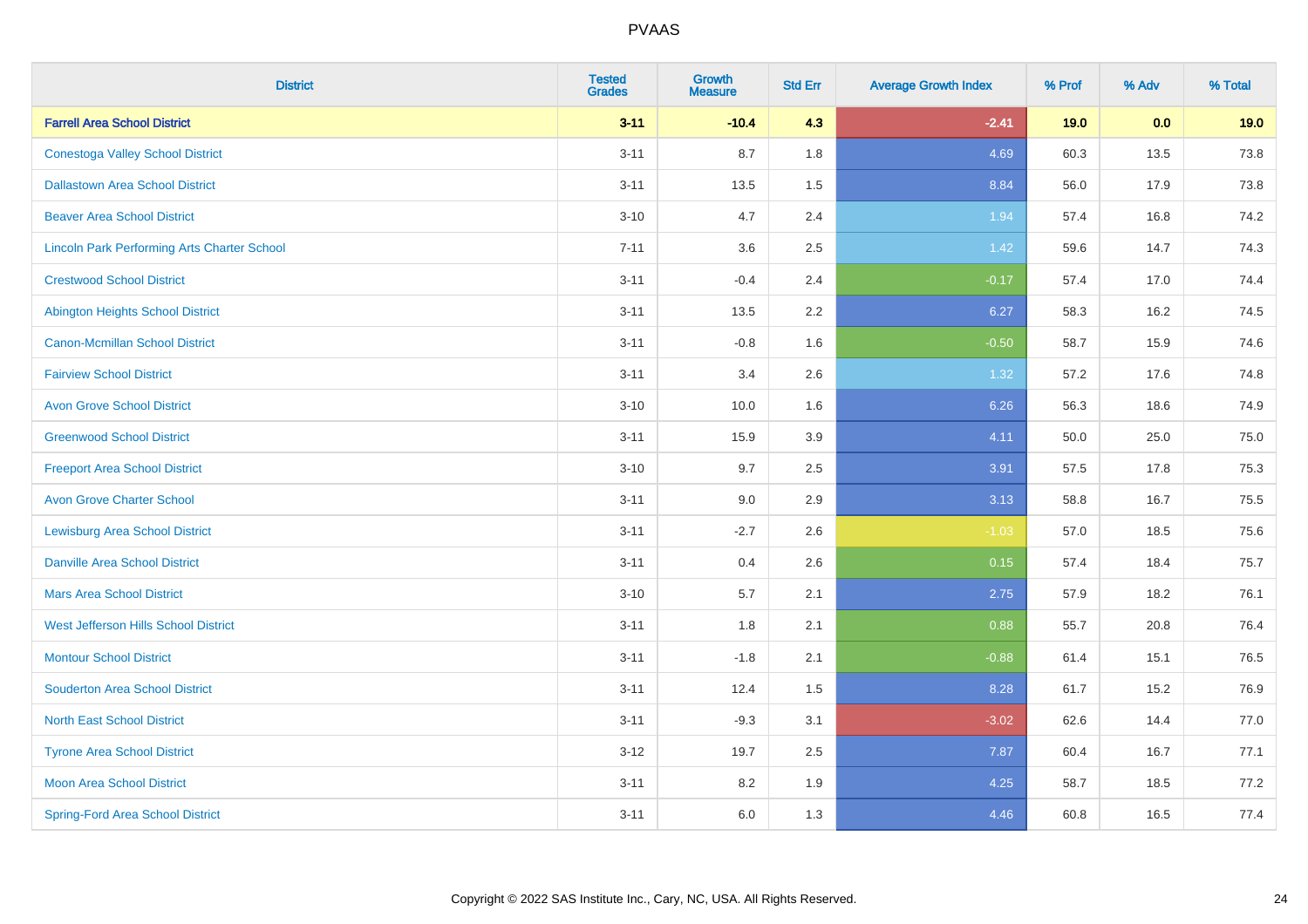| <b>District</b>                                 | <b>Tested</b><br><b>Grades</b> | <b>Growth</b><br><b>Measure</b> | <b>Std Err</b> | <b>Average Growth Index</b> | % Prof | % Adv | % Total |
|-------------------------------------------------|--------------------------------|---------------------------------|----------------|-----------------------------|--------|-------|---------|
| <b>Farrell Area School District</b>             | $3 - 11$                       | $-10.4$                         | 4.3            | $-2.41$                     | 19.0   | 0.0   | 19.0    |
| <b>Jamestown Area School District</b>           | $3 - 11$                       | 13.5                            | 4.2            | 3.19                        | 64.4   | 13.3  | 77.8    |
| <b>Deer Lakes School District</b>               | $3 - 11$                       | 17.0                            | 2.7            | 6.32                        | 61.5   | 16.4  | 77.9    |
| Southern Lehigh School District                 | $3 - 11$                       | $-0.4$                          | 2.3            | $-0.17$                     | 66.1   | 11.9  | 78.0    |
| Capital Area School for the Arts Charter School | $9 - 11$                       | 5.8                             | 4.1            | 1.39                        | 59.3   | 18.6  | 78.0    |
| <b>Mountain View School District</b>            | $3 - 11$                       | 20.9                            | 3.5            | 5.91                        | 57.8   | 20.3  | 78.1    |
| Lehigh Career & Technical Institute             | $10 - 12$                      | 5.6                             | 5.6            | 0.99                        | 78.3   | 0.0   | 78.3    |
| <b>Haverford Township School District</b>       | $3 - 11$                       | 8.0                             | 1.5            | 5.27                        | 53.0   | 25.5  | 78.6    |
| <b>Upper Merion Area School District</b>        | $3 - 11$                       | 15.3                            | 2.0            | 7.62                        | 59.3   | 19.3  | 78.6    |
| <b>West Allegheny School District</b>           | $3 - 12$                       | 4.0                             | 2.1            | 1.96                        | 63.1   | 15.7  | 78.8    |
| <b>Methacton School District</b>                | $3 - 11$                       | 2.5                             | 1.7            | 1.43                        | 62.5   | 16.4  | 79.0    |
| <b>Council Rock School District</b>             | $3 - 11$                       | 8.9                             | 1.2            | 7.65                        | 62.8   | 16.6  | 79.4    |
| <b>Central Bucks School District</b>            | $3 - 11$                       | 1.6                             | 0.9            | 1.66                        | 63.0   | 16.8  | 79.8    |
| <b>Lower Moreland Township School District</b>  | $3 - 11$                       | 2.0                             | 2.2            | 0.95                        | 62.8   | 17.0  | 79.8    |
| <b>Colonial School District</b>                 | $3 - 11$                       | 14.0                            | 1.7            | 8.21                        | 60.2   | 19.6  | 79.8    |
| <b>Parkland School District</b>                 | $3 - 11$                       | 5.3                             | 1.2            | 4.30                        | 58.0   | 22.3  | 80.4    |
| Lehigh Valley Charter High School For The Arts  | $9 - 10$                       | 7.3                             | 2.6            | 2.82                        | 62.3   | 18.2  | 80.5    |
| <b>Derry Township School District</b>           | $3 - 10$                       | 12.8                            | 2.0            | 6.39                        | 54.8   | 25.8  | 80.6    |
| <b>Wissahickon School District</b>              | $3 - 10$                       | 12.5                            | 1.8            | 6.85                        | 58.3   | 22.4  | 80.7    |
| <b>York Suburban School District</b>            | $3 - 11$                       | 10.1                            | 2.1            | 4.91                        | 53.5   | 27.8  | 81.3    |
| <b>Unionville-Chadds Ford School District</b>   | $3 - 11$                       | 17.1                            | 3.1            | 5.51                        | 68.1   | 13.2  | 81.3    |
| <b>Pennsbury School District</b>                | $3 - 11$                       | 11.7                            | 1.5            | 7.90                        | 60.1   | 21.3  | 81.3    |
| <b>Richland School District</b>                 | $3 - 11$                       | 6.7                             | 2.9            | 2.33                        | 62.2   | 19.2  | 81.4    |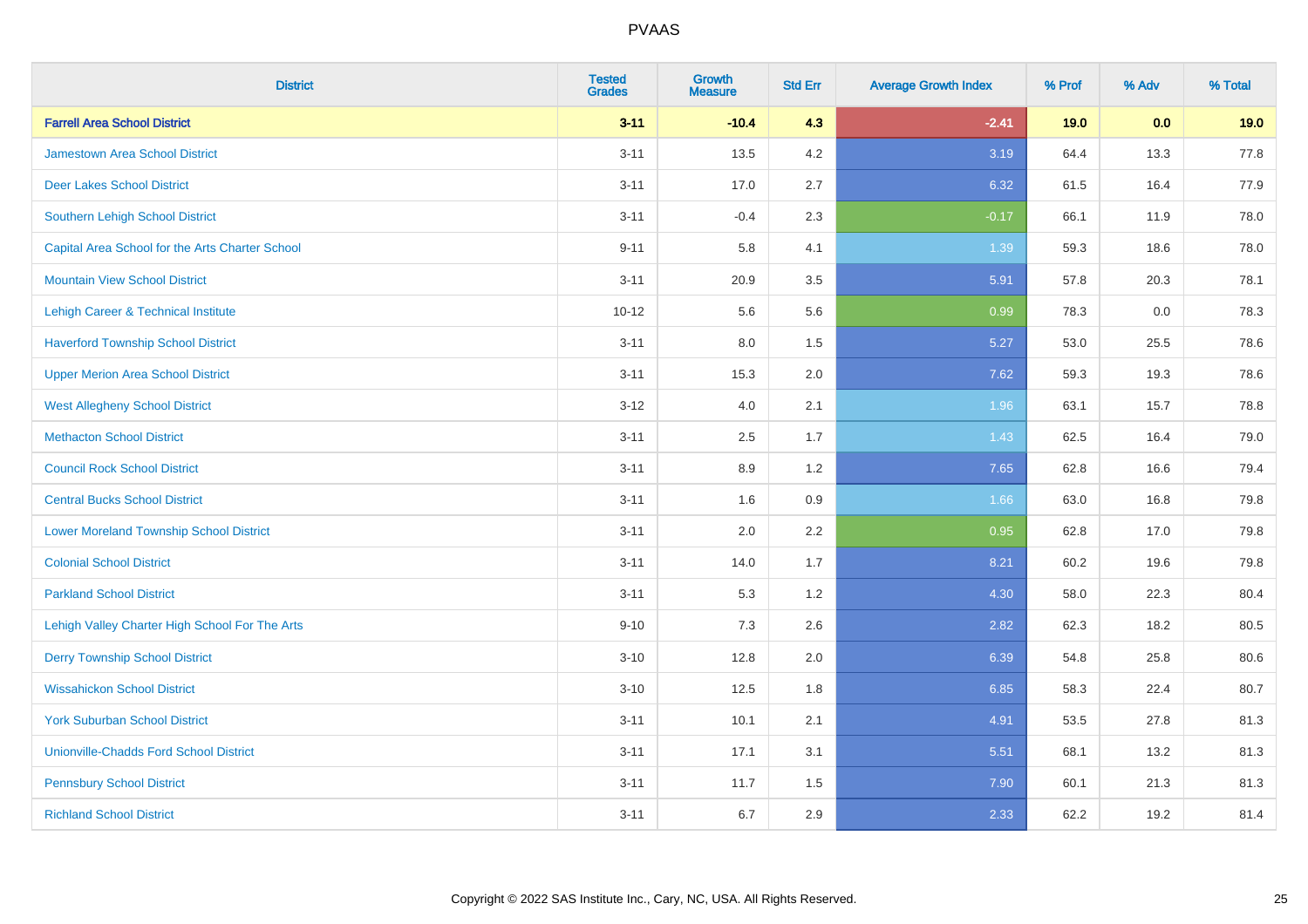| <b>District</b>                               | <b>Tested</b><br><b>Grades</b> | <b>Growth</b><br><b>Measure</b> | <b>Std Err</b> | <b>Average Growth Index</b> | % Prof | % Adv | % Total |
|-----------------------------------------------|--------------------------------|---------------------------------|----------------|-----------------------------|--------|-------|---------|
| <b>Farrell Area School District</b>           | $3 - 11$                       | $-10.4$                         | 4.3            | $-2.41$                     | 19.0   | 0.0   | 19.0    |
| <b>Franklin Regional School District</b>      | $3 - 11$                       | 2.0                             | 1.9            | 1.02                        | 66.7   | 15.5  | 82.1    |
| <b>Hampton Township School District</b>       | $3 - 11$                       | 5.1                             | 2.2            | 2.35                        | 54.0   | 28.2  | 82.2    |
| <b>Shanksville-Stonycreek School District</b> | $3 - 10$                       | 7.0                             | 5.9            | 1.20                        | 64.7   | 17.6  | 82.4    |
| <b>Springfield School District</b>            | $3 - 11$                       | 13.8                            | 1.7            | 7.99                        | 60.9   | 21.5  | 82.4    |
| <b>North Clarion County School District</b>   | $3 - 12$                       | 3.7                             | 4.3            | 0.85                        | 67.5   | 15.0  | 82.5    |
| <b>Downingtown Area School District</b>       | $3 - 11$                       | 12.1                            | 1.1            | 10.67                       | 60.0   | 23.5  | 83.6    |
| <b>Bethel Park School District</b>            | $3 - 11$                       | 5.6                             | 1.8            | 3.18                        | 65.3   | 18.6  | 83.9    |
| <b>State College Area School District</b>     | $3 - 11$                       | 20.5                            | 1.4            | 14.33                       | 58.0   | 25.9  | 84.0    |
| <b>Jenkintown School District</b>             | $3 - 11$                       | 12.5                            | 4.4            | 2.84                        | 54.6   | 29.6  | 84.1    |
| <b>Cumberland Valley School District</b>      | $3 - 12$                       | 18.5                            | 1.3            | 14.64                       | 60.7   | 23.4  | 84.1    |
| <b>Penn-Trafford School District</b>          | $3 - 11$                       | 13.4                            | 1.7            | 7.87                        | 62.3   | 21.9  | 84.2    |
| <b>Pine-Richland School District</b>          | $3 - 11$                       | 11.5                            | 1.8            | 6.31                        | 60.6   | 24.4  | 85.0    |
| <b>Great Valley School District</b>           | $3 - 11$                       | 15.0                            | 1.9            | 7.98                        | 50.0   | 35.0  | 85.0    |
| Fox Chapel Area School District               | $3 - 11$                       | 9.8                             | 1.8            | 5.36                        | 56.6   | 28.6  | 85.2    |
| <b>Norwin School District</b>                 | $3 - 11$                       | 18.0                            | 1.7            | 10.37                       | 58.5   | 27.0  | 85.4    |
| <b>Lower Merion School District</b>           | $3 - 11$                       | 19.0                            | 1.3            | 14.93                       | 55.6   | 29.9  | 85.5    |
| <b>Upper Dublin School District</b>           | $3 - 12$                       | 15.4                            | 1.8            | 8.53                        | 60.8   | 24.8  | 85.6    |
| Mt Lebanon School District                    | $3 - 11$                       | $-1.0$                          | 1.5            | $-0.70$                     | 61.9   | 24.0  | 85.9    |
| <b>Peters Township School District</b>        | $3 - 11$                       | 5.0                             | 1.8            | 2.76                        | 59.8   | 26.1  | 85.9    |
| <b>Garnet Valley School District</b>          | $3 - 10$                       | 10.9                            | 1.7            | 6.53                        | 67.1   | 19.0  | 86.1    |
| <b>West Chester Area School District</b>      | $3 - 11$                       | 12.6                            | 1.2            | 10.38                       | 66.8   | 20.2  | 87.0    |
| <b>Wallingford-Swarthmore School District</b> | $3 - 10$                       | 0.9                             | 2.4            | 0.38                        | 64.4   | 22.7  | 87.1    |